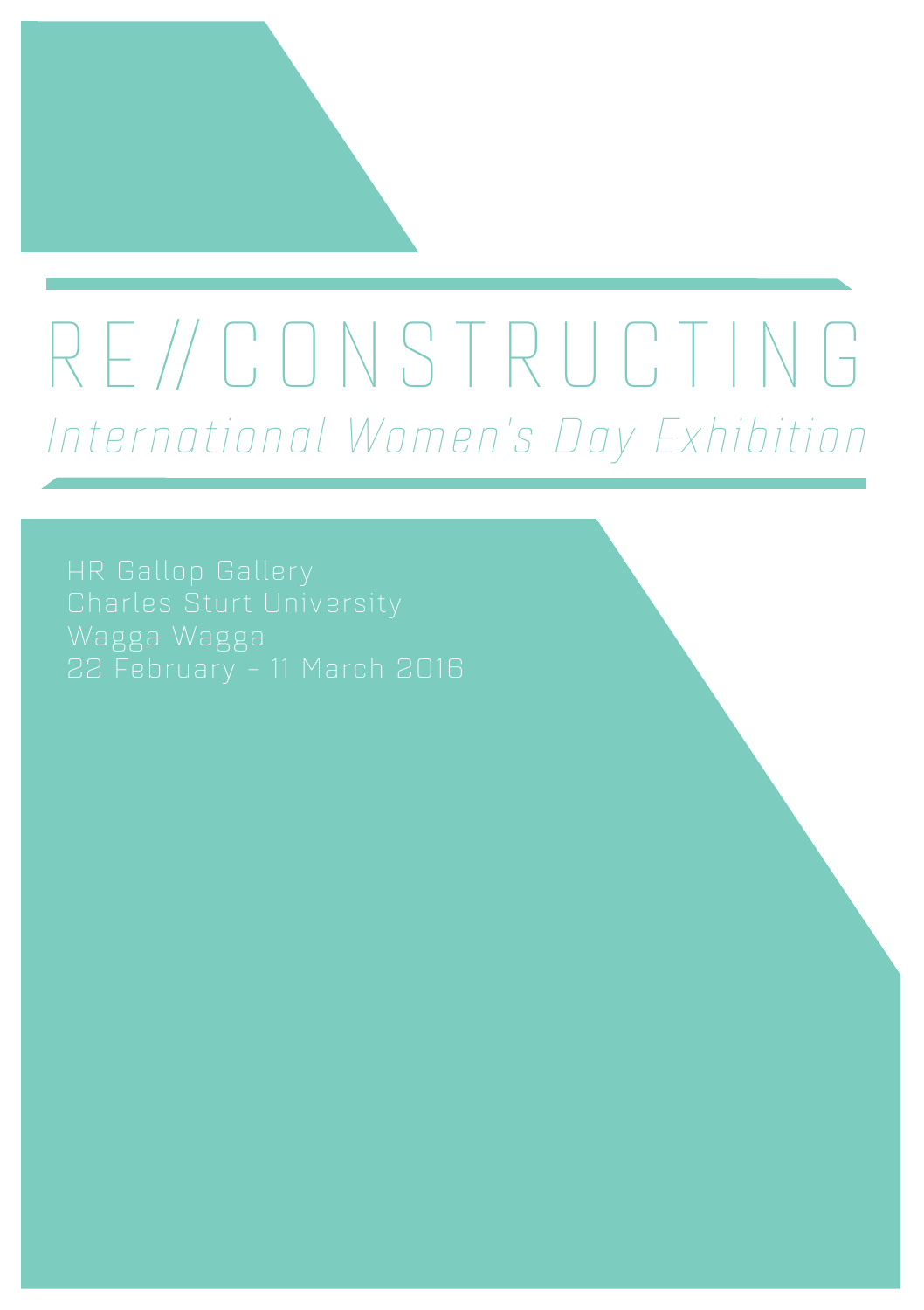## Introduction From Sarah McEwan/ /Co-Curator The Cad Factory

Welcome to RE//CONSTRUCTING. This exhibition marks the second year. of a three year commitment, The Cad Factory and Charles Sturt University, Wagga Wagga campus have to presenting an exhibition from female Riverina artists in the HR Gallop Gallery for International Women's Day.

The theme this year for International Women's Day is Pledge for Parity. The IWD committee is asking people to fill in an online pledge, where you promise to act without gender bias, as an urgent call to highlight the slowing of gender gains in many countries and the need for more action to make equality a reality.

The art world is not exempt from gender bias and Australian artist Countess, along with American collective, The Guerilla Girls, have provided great statistics over the years that confirm the lack of representation of female artists in Western art history, in large and small galleries and in solo exhibitions.

For example, Countess calculated that in 2011 across Australian art schools 65% of graduates were women and 35% were men. In that same year, 65% of artists who held solo exhibitions in galleries that are part of the Australian Contemporary Art Organisations, were men and 35% of solo shows were by women.

These kinds of statistics make me think about infrastructure; the systems people build to create order out of chaos. Infrastructure 'is by definition invisible, part of the background for other kinds of work.'<sup>1</sup> You are never really aware of these complicated chains of structures unless they fail to work.

Infrastructure is not just bound to the invisible practical tasks that make our contemporary lives comfortable. These complex chains of order and structure extend to how we form meaning in an equally complex visual, linguistic and haptic world.

In January this year, leaders from around the world converged in a small town in Switzerland for the World Economic Forum, 'Mastering the Fourth Industrial Revolution.' One of the sessions held focused on gender parity in

1 Star, Susan Leigh, The Ethnography of Infrastructure, <http://www.imtfi.uci.edu/files/articles/Star.pdf>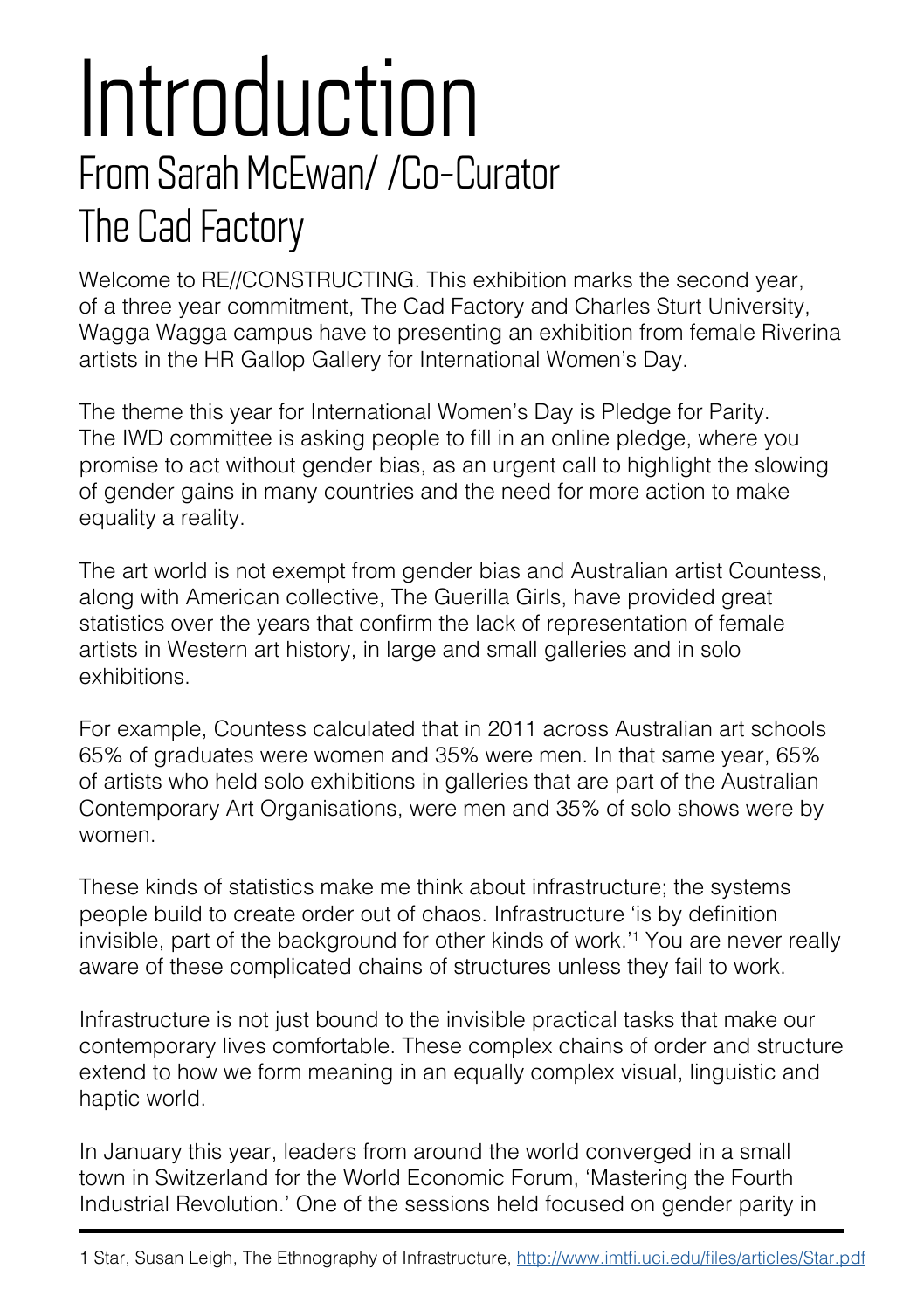business and featured Facebook's Chief Operation Officer Sheryl Sandberg, who promptly stated that we have a toddler wage gap. Sandberg explains that this gap begins in the home and how we allocate household chores to our children. She sees this as the starting point of valuing labour according to gender. For example, boys taking out the trash, takes less time than girls being given the task of washing dishes, and they can be rewarded inequitably.2 She continues:

This may sound trivial, but such reflexive biases build up into barriers that have profound effects in the workplace. We attribute success differently. We attribute a man's success to his skills, while for women, we attribute it to working hard, help from others and getting lucky. Men are promoted based on potential, women on what they've proven.

Sandberg's powerful critique illuminates the invisible infrastructure in all domains of our lives and questions how we might challenge gender inequality by recognising the subliminal cultural assumptions behind the differentially valued roles of men and women, boys and girls.

If we are indeed falling backwards in gender parity as the IWD committee suggests, then it's time collectively, we start to be aware and possibly fix the infrastructures we are creating in our homes, with a vision of how this intimate environment we create, affects and plays out in broader society.

As you can see, the title RE//CONSTRUCTING aims to focus our attention upon significant thinking about how we revise, reconsider, rearrange, rebuild, rewrite, rewire and revalue what we think and how we act that promotes a platform for a multitude of different voices to be heard and valued.

With regional women in a more marginalised position due to distance, and often conservative patriarchal traditions upheld in smaller towns, it seems crucial to be providing professional exhibition opportunities, along with supportive and nurturing environments for regional women to present and explore their arts practice.

This year marks an exciting development in the narrative of this series of exhibitions, as Dr Jacqueline Millner from Sydney University and the Contemporary Art and Feminism Network (CAF) will open the exhibition and give a lecture. This connection to a city-based institution and prominent academic thinker, places the RE//CONSTRUCTING artists in a broader and bigger conversation focused on the place and history of female artists. After all, Julie and I developed this project idea from attending the first CAF event, so we are delighted to have Dr Millner here to see what the CAF network has inspired amongst regional women.

 <sup>2</sup> <http://www.weforum.org/agenda/2016/01/we-have-a-toddler-gender-gap-says-sheryl-sandberg>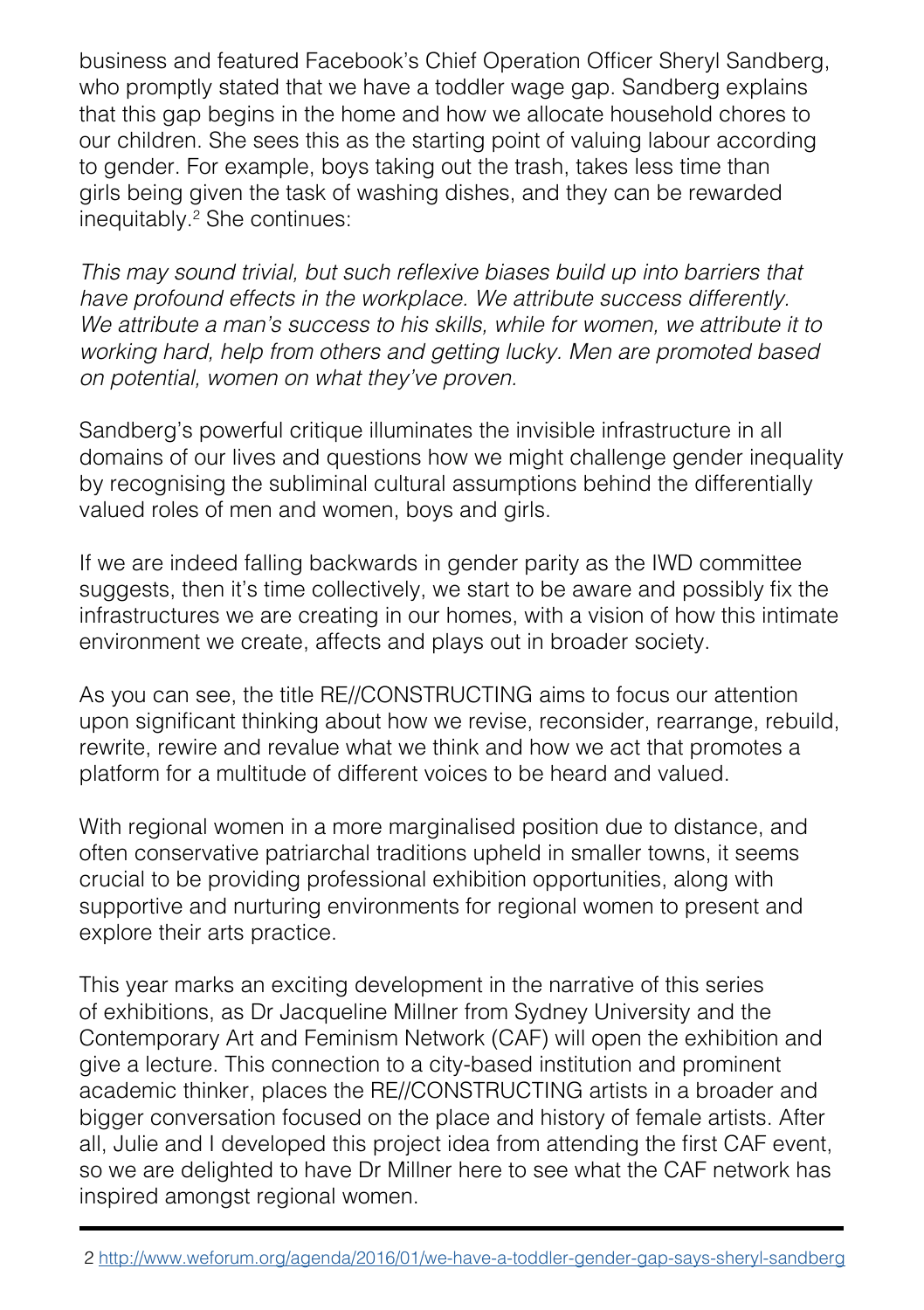

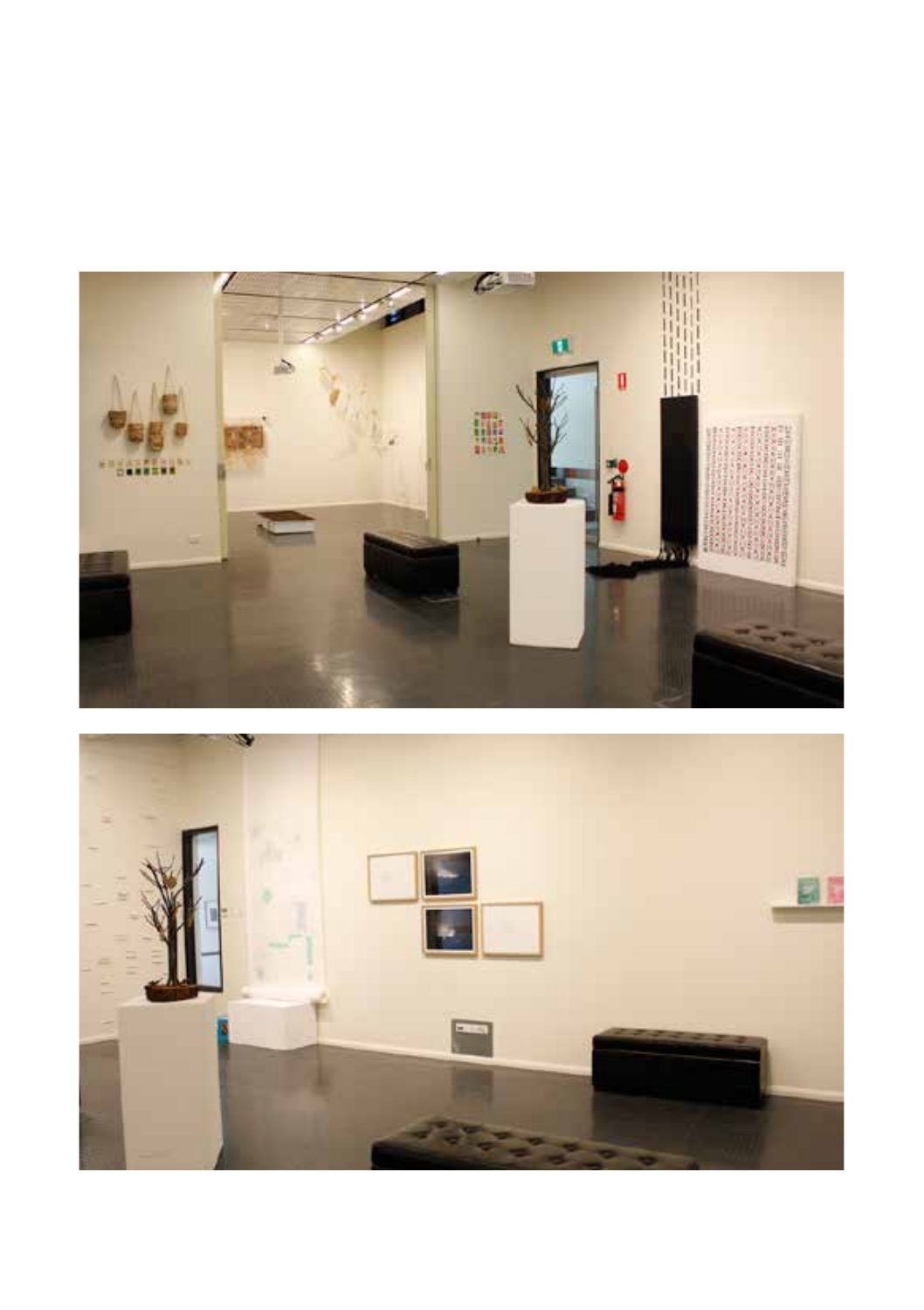



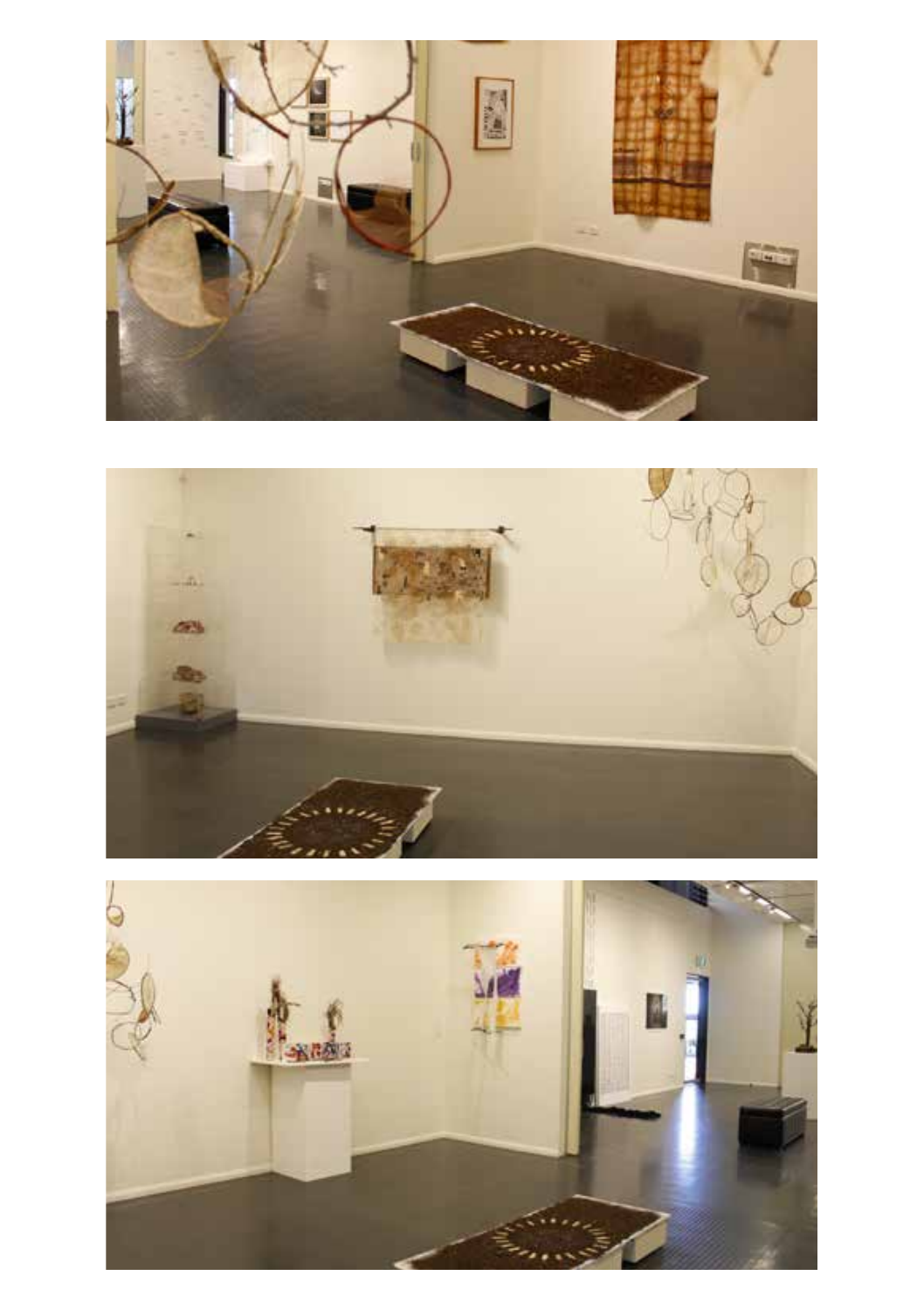## Introduction From Julie Montgarrett/ /Co-Curator Charles Sturt University

### **Not what they expect …**

Feminism has fought no wars. It has killed no opponents. It has set up no concentration camps; starved no enemies; practised no cruelties. Its battles have been for education; for the vote; for better working conditions; for safety in the streets; for child care; for social welfare; for rape-crisis centres; for women's refuges; for reforms in the law. If someone says I am not a feminist. I ask why what's your problem **Dale Spender, Man Made Language**

The Pioneer Women's Hut near Tumbarumba, NSW, a museum celebrating the lives of rural working women of the past hundred years, has a sign with the words 'Never Done'. It refers, of course, to women's domestic labour but also echoes as to a women's place fraught and bound by sexist conventions, which are difficult and painful for all women and in the world of a conservative, patriarchal authority, are never done; never over. Despite a hundred years of active Feminist efforts to ensure equality and human rights for all human beings regardless of gender, race and religion, the conservative business-as–usual model of a disenfranchised majority social order remains little changed despite evidence of some gains and achievements through Feminist debates and activism.

As the second of three annual exhibitions that address the limited exhibition opportunities for emerging female artists in regional Australia, RE//CONSTRUCTING takes its place in this history of feminist strategies for change. By focusing on women's Art, it presents examples of emergent, on-going difference between women's arts practices. However, these are not what you might expect. These are not Feminist works that address simplistic gendered binary oppositions nor are they 'bossy threats' or 'hysterical accusations of patriarchal oppression' as frequently dismissed by the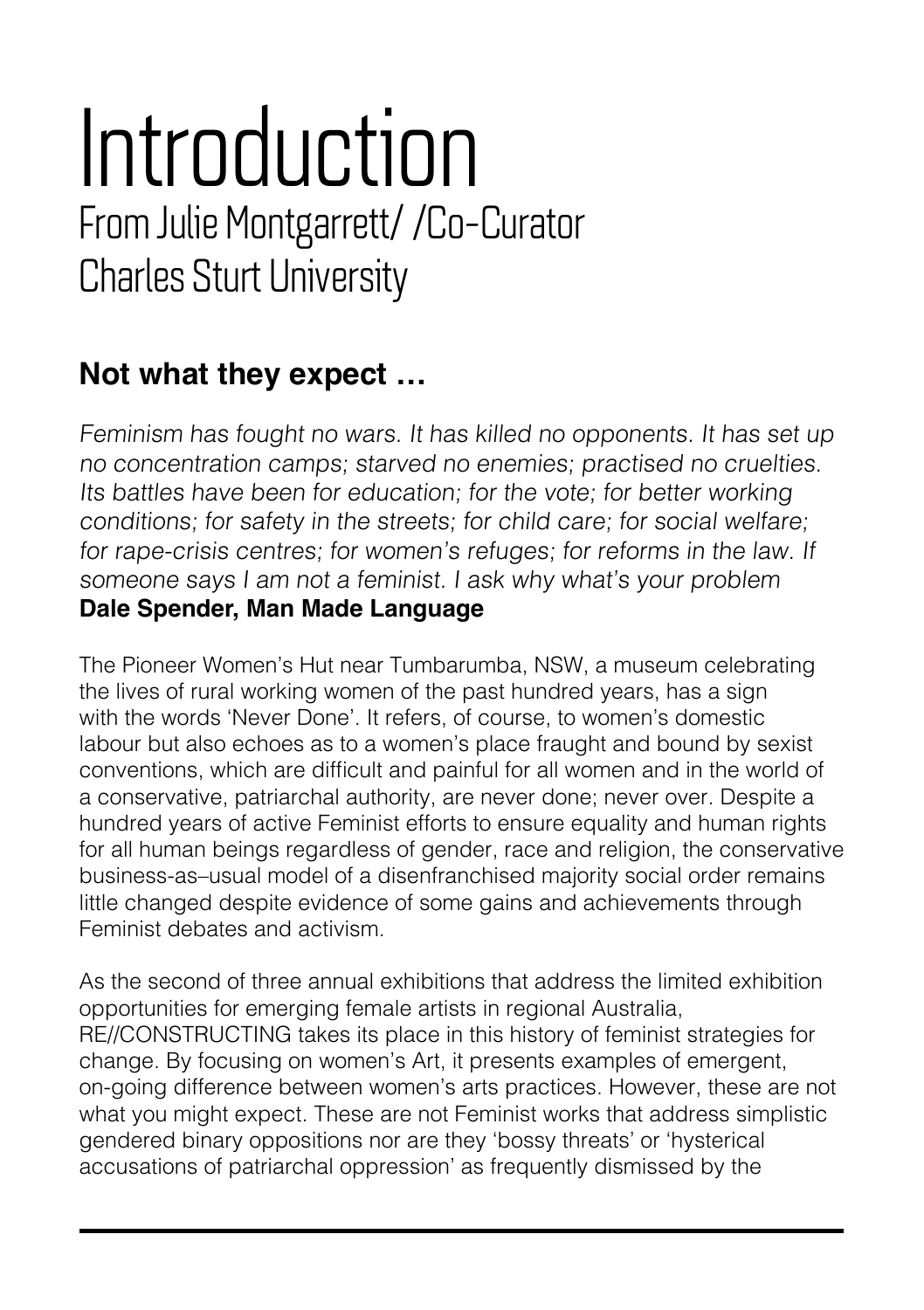mainstream media. Rather these are reminders that feminist voices take many forms beyond the academic conjectures of 'serious' Feminist intellectuals like Steinem and Barad, or alternatively the opinions of young women, often demeaned, who many believe lack genuine, legitimate feminist credentials because of the way they dress, act or speak via a twitter feed. Feminism aims to report the lived experiences and circumstances of all women and consequentially of all people's lives. These works echo the often invisible experiences of regional Australian women Artists with an aim to furthering the ambitions of Feminist activism of the past 40 years towards equality for all individuals. Such practice has also been vital in generating the largely unacknowledged and significant new forms of contemporary arts practice associated with Feminist achievement, through collective dialogue and social networking as generative tools of creative practice; representation of the body as central vehicle of subjective experience; deconstructing hierarchies of high and low art through collaboration especially as pertains to art versus craft and of course, through landmark performance practice.

While the works in RE//CONSTRUCTING do not claim to be on the cuttingedge of innovation in contemporary practice, they remain vital and significant. These are not the heirs of Modernist large-scale gestures of the kind we often expect to encounter as Art. They are by and large quiet, fragile, small scale and unassuming. They require some time and quiet reflection to uncover their meanings; to see past the expectations we bring to them. They reflect the particular quality of time the artists' spent in sharing, mutually acknowledging and incubating their on-going practice – importantly the confidence gained to claim this time despite the obligations and routines of lives under pressure indebted intimately to others. These works are related to those from RE// ASSEMBLING 2015 and attest to the value of on-going practice and an increasingly critical eye. They will be different again and even stronger next year for the final exhibition. They are testaments to the vitality of regional women's arts practice when granted exhibition opportunities to share these valuable documents of lived experiences with us all.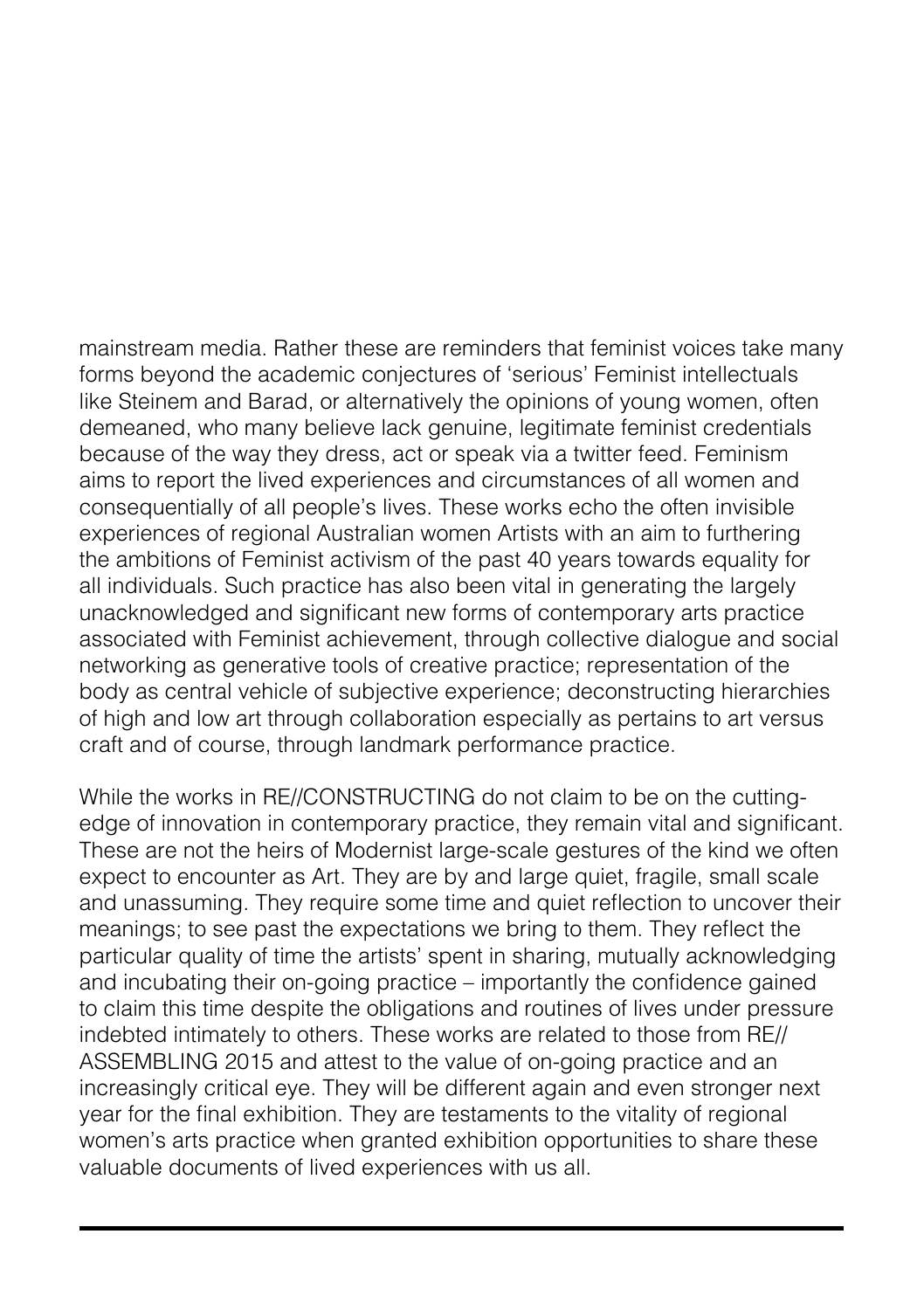# Adele Packer & Kate Allman 1992 & 1990 Both live in Wagga Wagga

Adele Packer's art practice encompasses mediums as diverse as design, photography, collage, textiles, needlework and most things in between. She makes things because she wants to; for her friends and for herself.

Kate Allman is a North Carolina native who has called Wagga Wagga home for the last 3 years. She has always had an interest in art and artists, but has only recently found the courage to explore her own creativity. She holds a Bachelor Degree in Art History from the University of North Carolina- Wilmington and is currently working toward a Master of Information Studies from CSU. Kate loves dogs, Beyoncé Knowles and grits.

#### $\left\langle \!\! \left\langle \right. \!\! \left\langle \right. \right. \!\! \left\langle \right. \right. \!\! \left\langle \right. \right. \!\! \left\langle \right. \left. \right. \!\! \left\langle \right. \right. \!\! \left\langle \left. \right. \right. \left\langle \right. \right. \!\! \left\langle \left. \right. \right. \left\langle \right. \right. \left. \left\langle \left. \right. \right. \right. \left\langle \left. \right. \right. \left. \right. \left\langle \left. \right. \right. \right. \left\langle \left. \right. \right. \right. \left\langle \left. \right. \right. \left.$

*Salad Days* is an experiment in creativity, collaboration and self-realisation. We aim to dissect our experiences and feelings as members of contemporary society. We frame our work around feminism, popular culture and humour in the hope that it will make sense in one way or another.

Take your time, sit down and read our first three issues. If you like what you read, you can buy Salad Days for \$5 from Katrina in the SCCI office or at [saladdayszine.bigcartel.com](http://saladdayszine.bigcartel.com )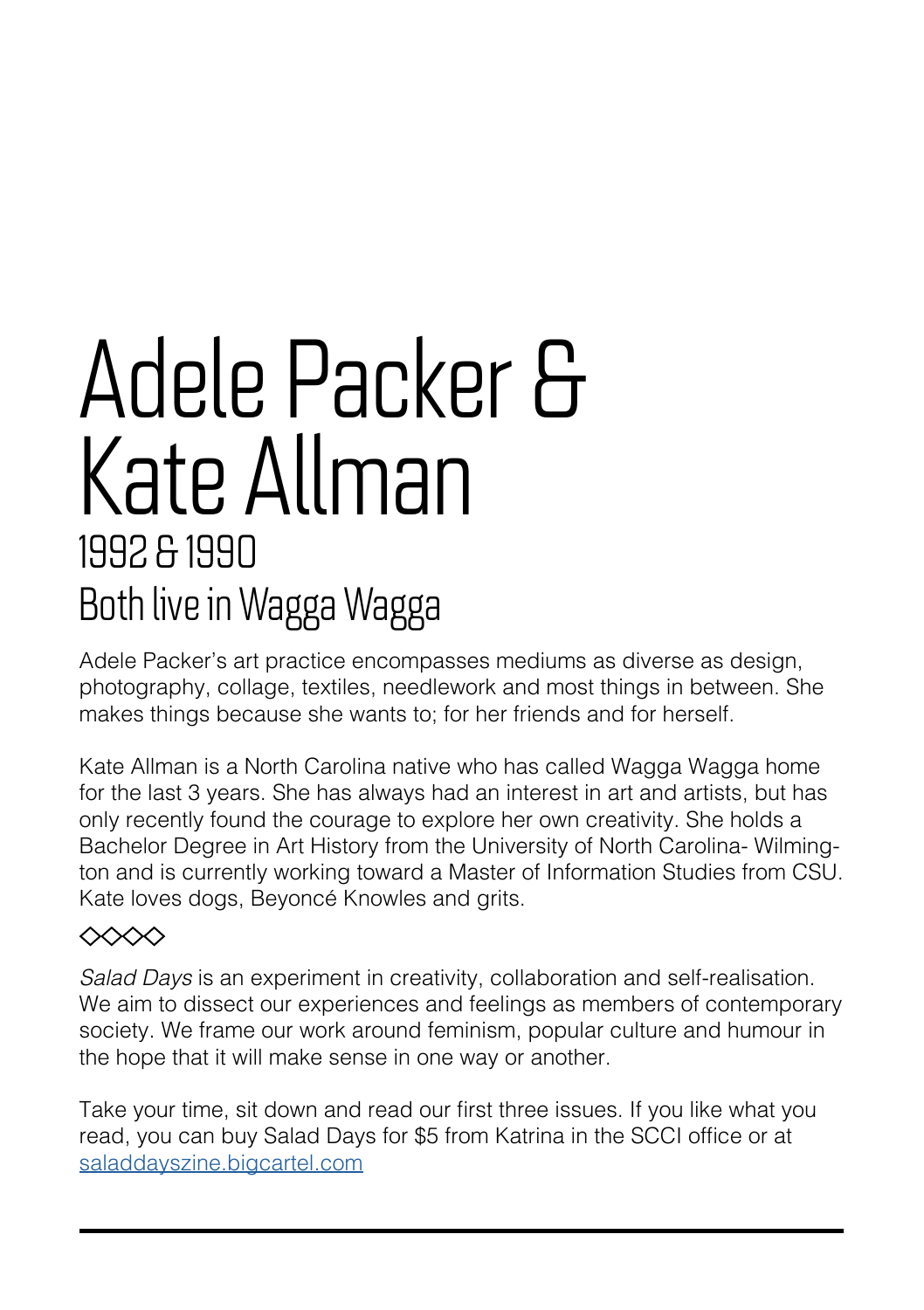



Salad Days Issue 1, 2, 3 2015 - 16 Zines, bookshelf, chair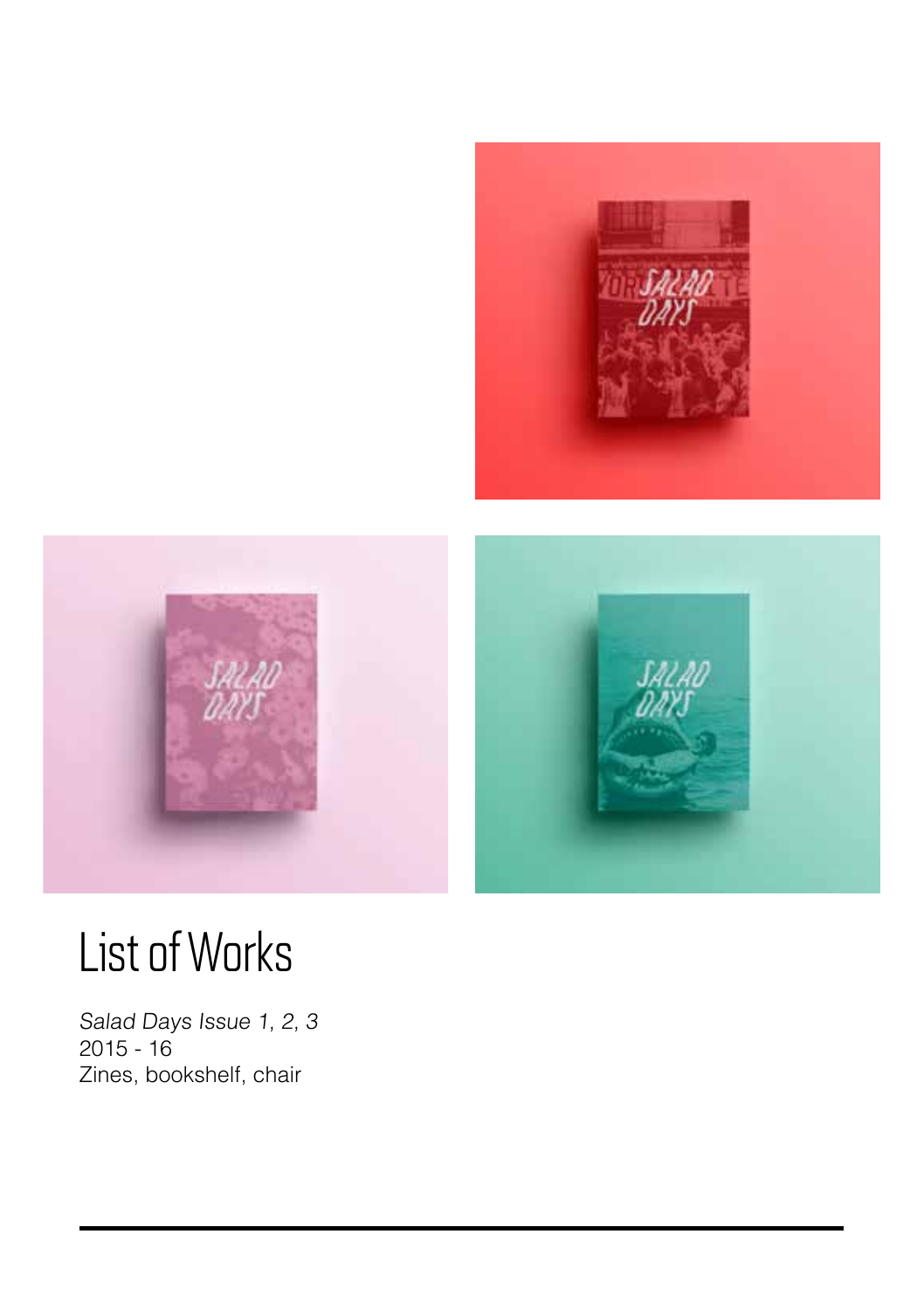## Angela Coombs Matthews & Julie Briggs 1975 & 1954 Lives in Temora and Narrandera

Landscape underpins Angela's creative output which is evolving across a range of media including photography, printing, painting and drawing. Over the past 17 years of Angela's art practice, her work has evolved from bold abstracts to semi abstract landscapes and subtle linear pieces. Angela works as a teacher of art through her own workshops and casual employment, and will undertake a 7 week residency in Spain in November/ December this year to create large photogravures and explore carborundum printing.

Witness has been at the heart of much of Julie's writing and her occasional making to date. Themes have been the natural environment and social inequality and poetry and vignette are her favoured forms. An area of exploration for Julie is creation of entirely new works through pairing an existing visual work with written word in an Ekphrastic response. The future definitely holds further collaborations with visual artists.

#### 

The works exhibited in this exhibition are made up of multiple photographic images that Angela has manipulated to convey an imaginary somewhere, from somewhere familiar, to bring about thoughts and feelings into the mind of the audience. Julie has responded to these images with words.

Angela and Julie met during the first exhibition RE//ASSEMBLING and immediately saw the creative possibilities in working together by fusing their images and words.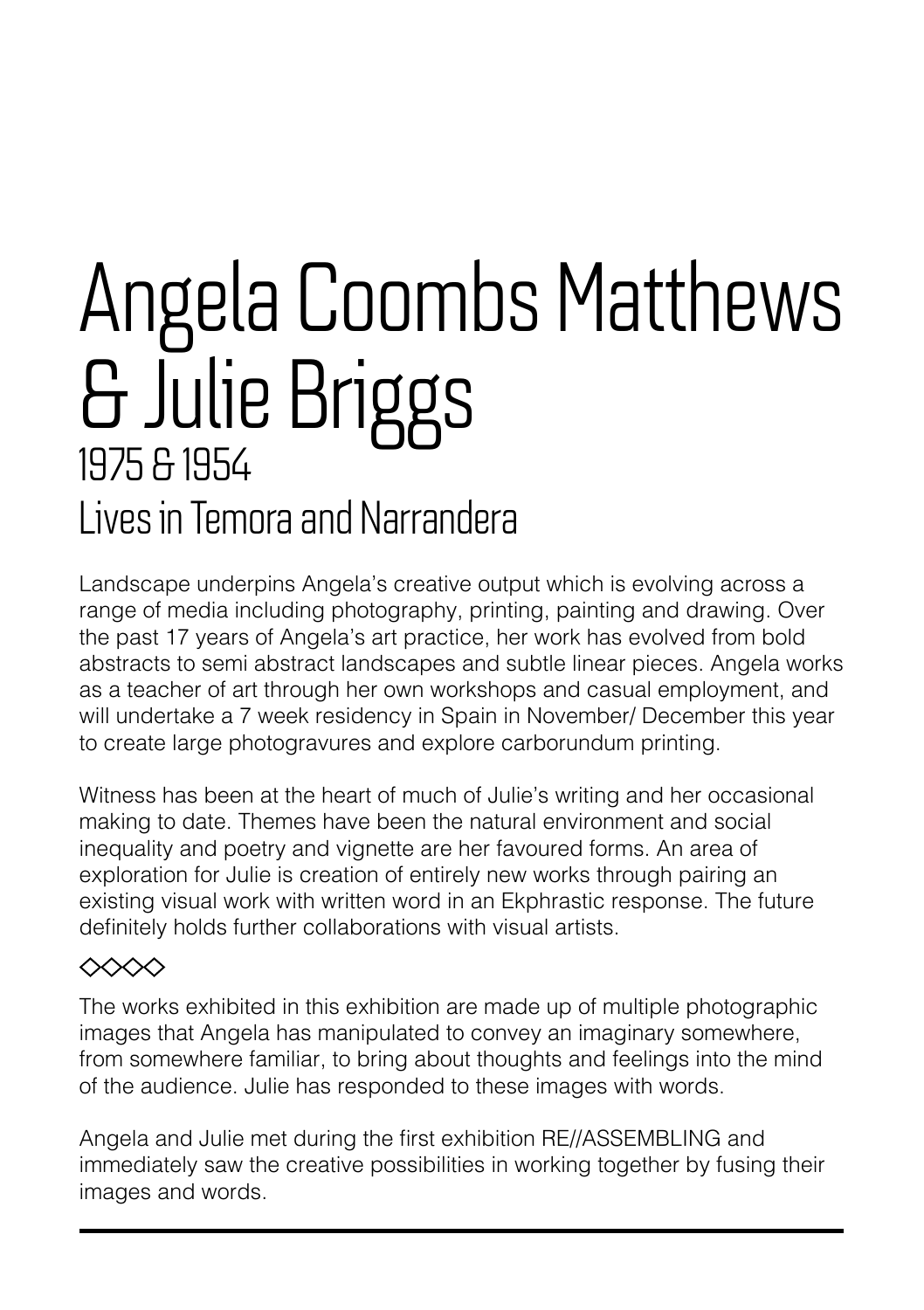

The dark matters as we become our juddering hum our being held in the great sky our cold hands on teacups in warm rooms our bright hearts rendering us until we become then mist the mystery a brightened light as we fall back into the great night



We have risen unaware of our entanglement adopters of hubris and wonder we name gods for thunder our playground is mystery we fall together we huddle we struggle to know where roofline meets universe and becomes elemental even the artist discovers a world in her work as it becomes itself

### List of Works

Bright Hearts 2016 Pigment Inkjet Prints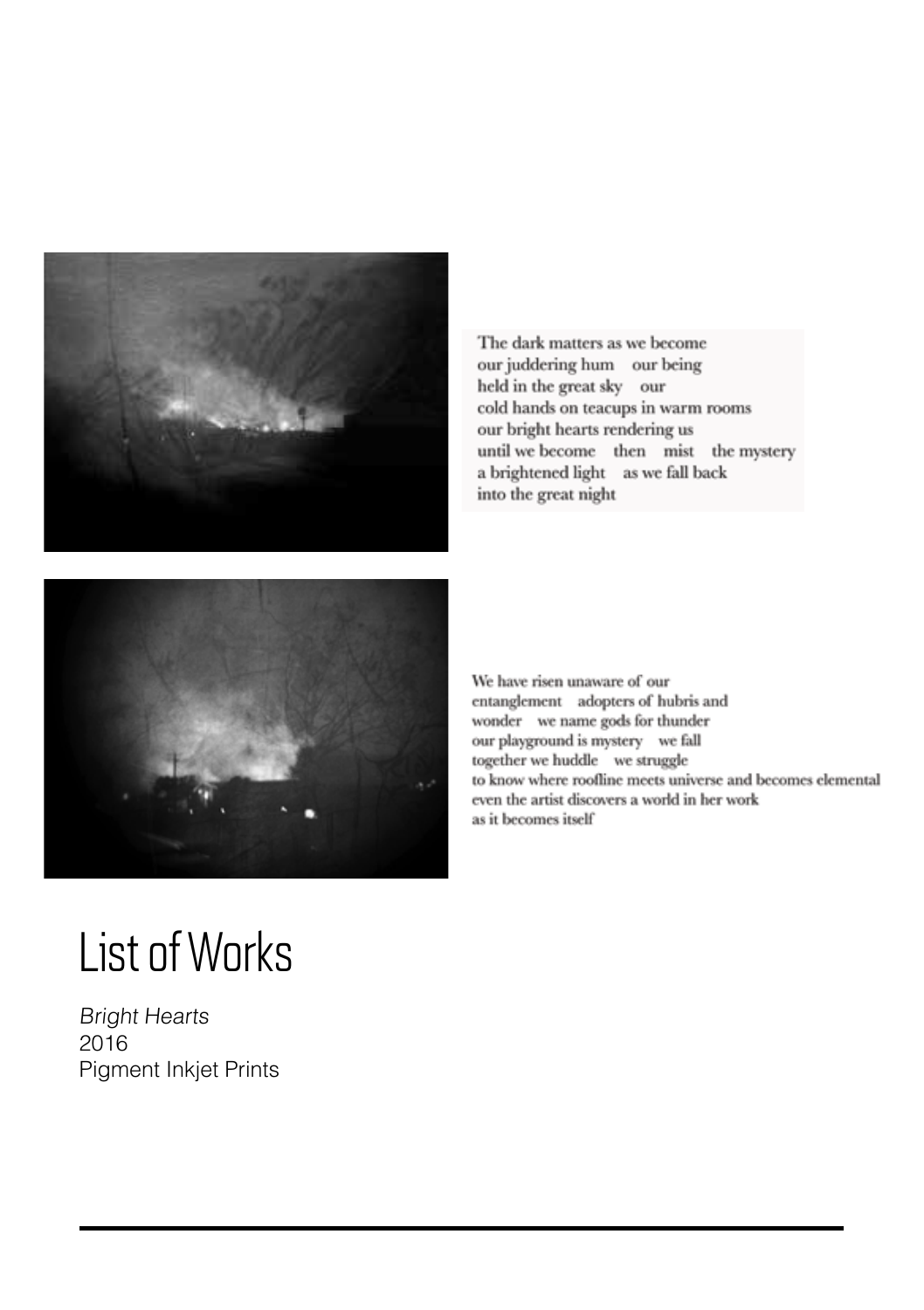## Casey Ankers 1973 Lives in Uranquinty

With a background in metal work, community cultural development and environmental education, Casey's art now predominately consists of installation and design.

#### 

This artwork is considering the messages that women pass on to one other and understanding how what was and what came before informs what now is.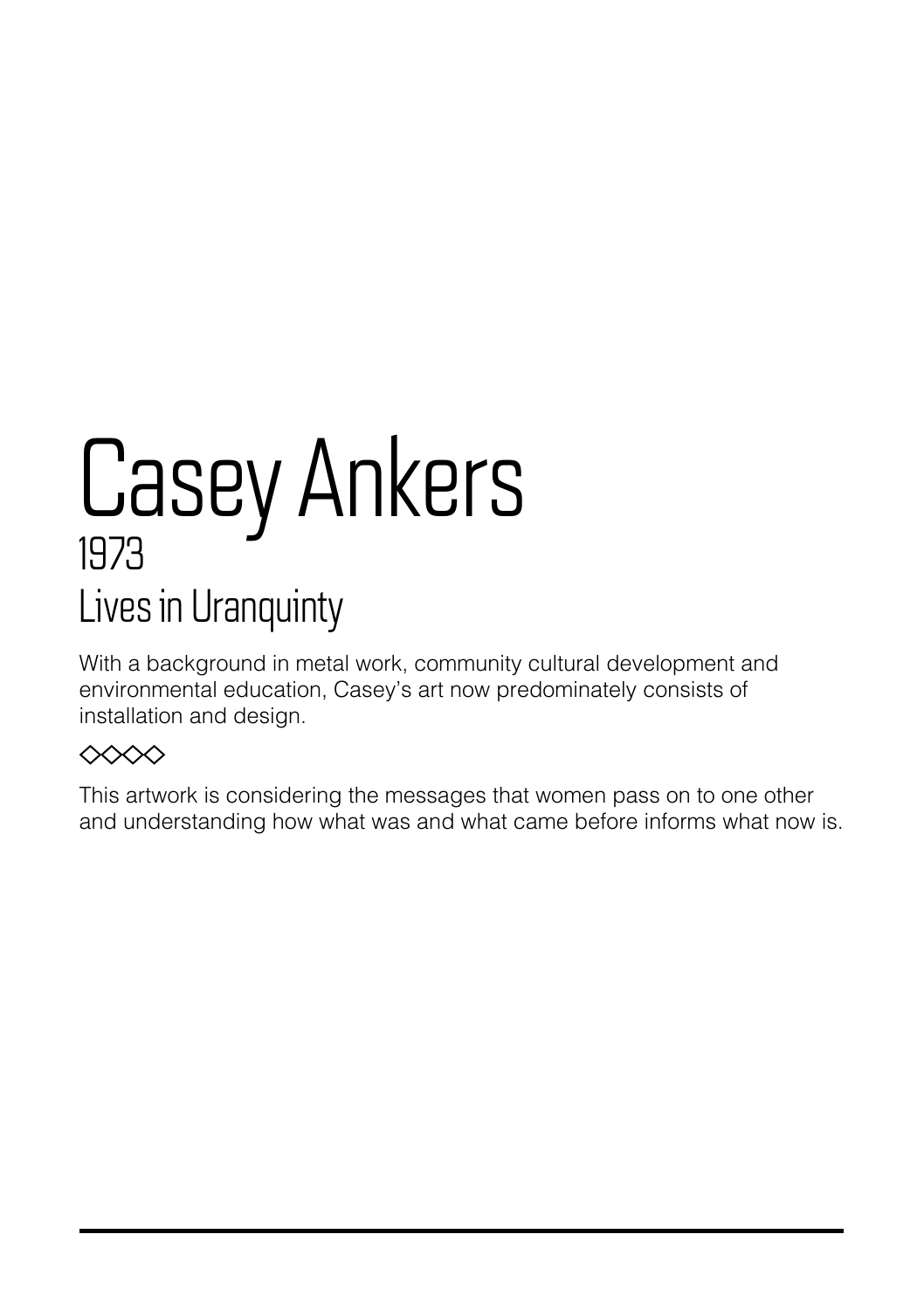

the small things that save us 2014-2016 Light boxes, soil, plant tags, perspex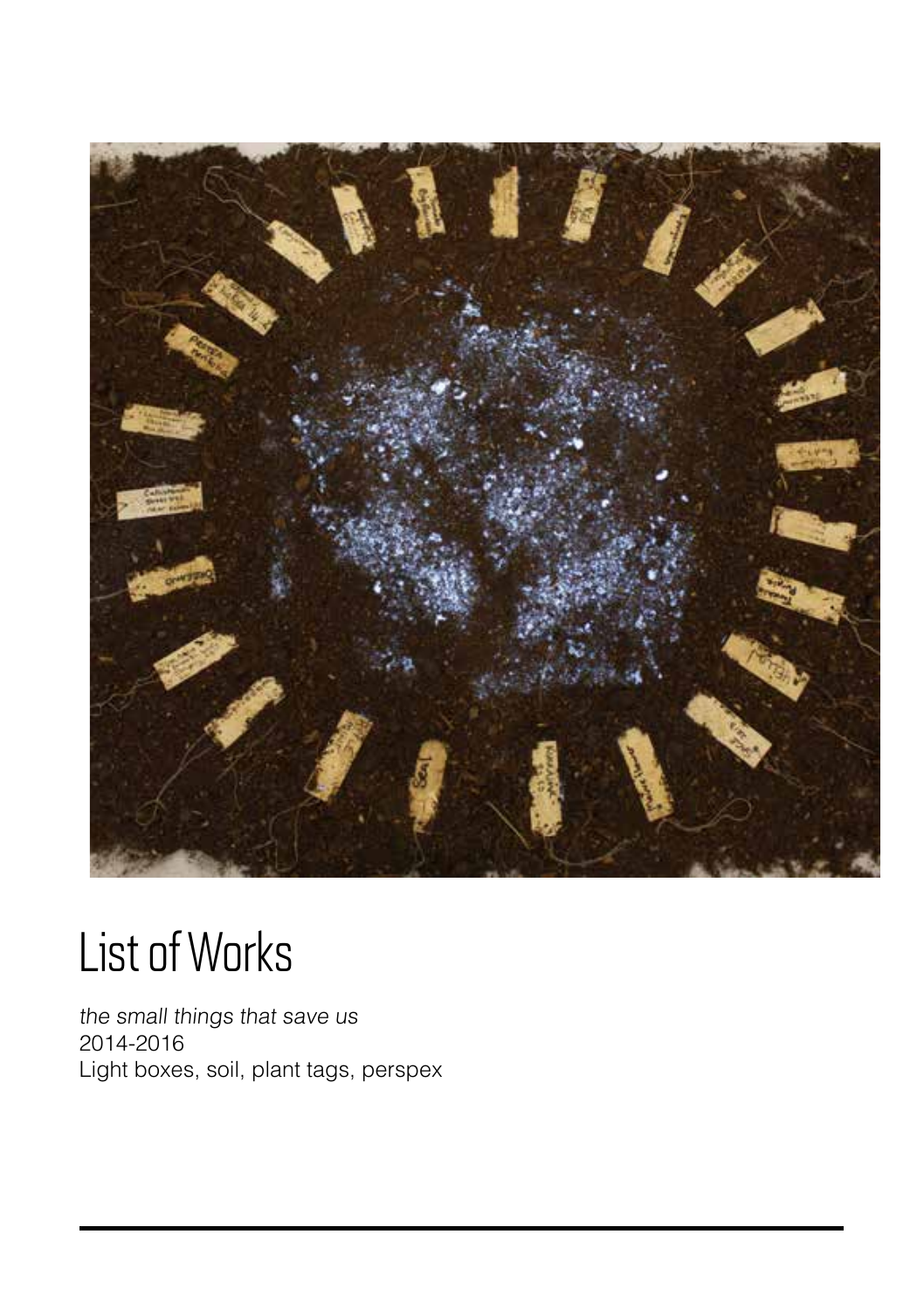## Corrie Furner 1970 Lives in Wagga Wagga

Corrie Furner is a Fine Arts graduate, Queensland College of Art, Griffith University. Her work has been exhibited in Brisbane, Melbourne, Wagga Wagga and Germany. Corrie was awarded the Survey Co. Art Award, Highly Commended, 2014.

#### 

Constructed from objects collected over ten years ago, ego (non), is a process driven work responding to excessively large-scale sculptures and/or monuments. The pursuit of the monumental has become a modern day ritual whereby the ego supersedes all else. Galleries and museums around the world have collections referencing the found object and by re-contextualising these, the most 'mundane' objects can be transformed into something significant, something monumental. This work investigates how fragile objects can bring forth a moment of the monumental (or not)?

ego: maintain and enhance favourable views of oneself; inflated idea of ones importance.

monumental: having the quality of being larger than life, heroic scale, imposing, exceptionally great, of quality, enduring significance.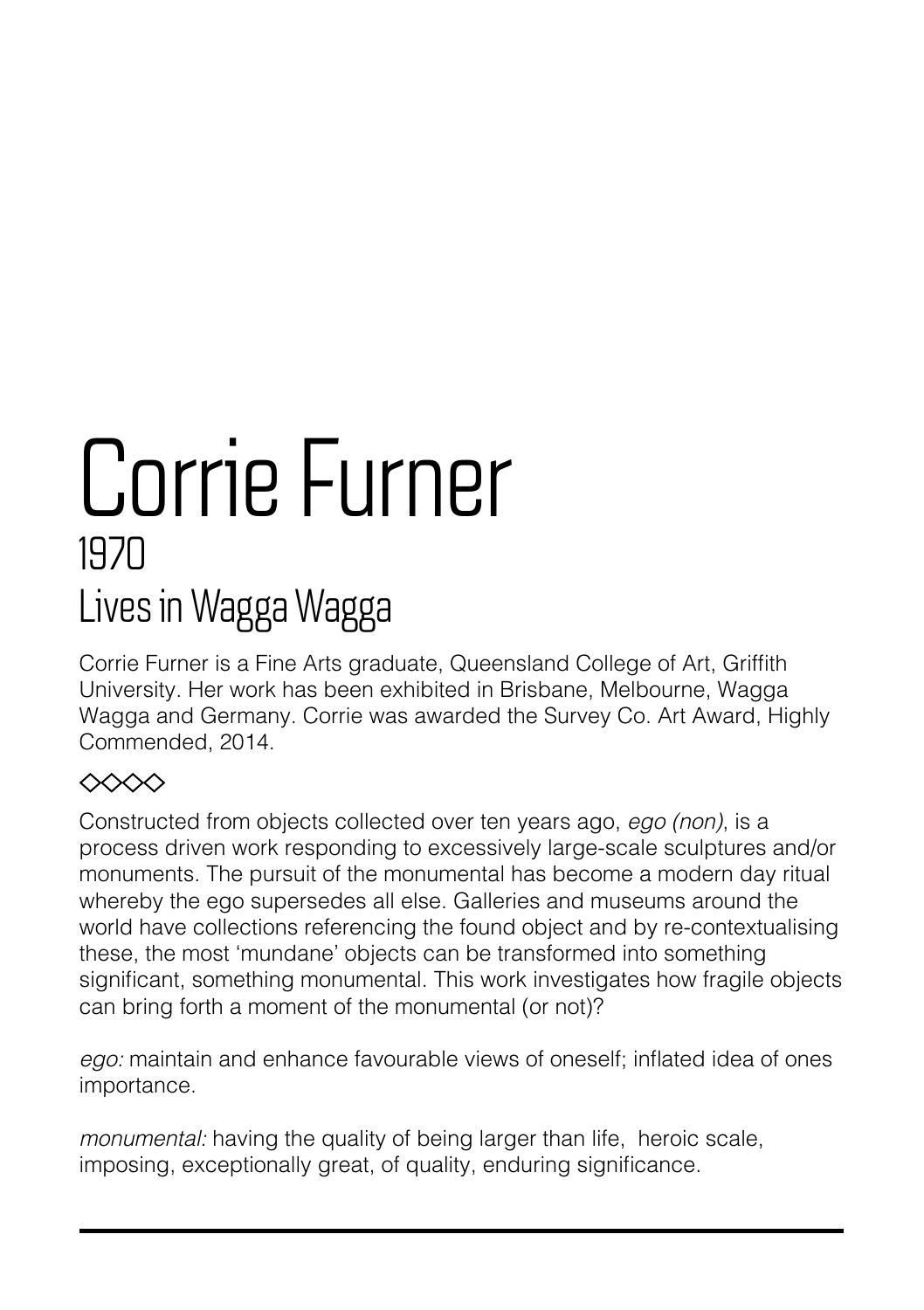

ego (non) 2016 Driftwood, plaster, gold, bronze, silver leaf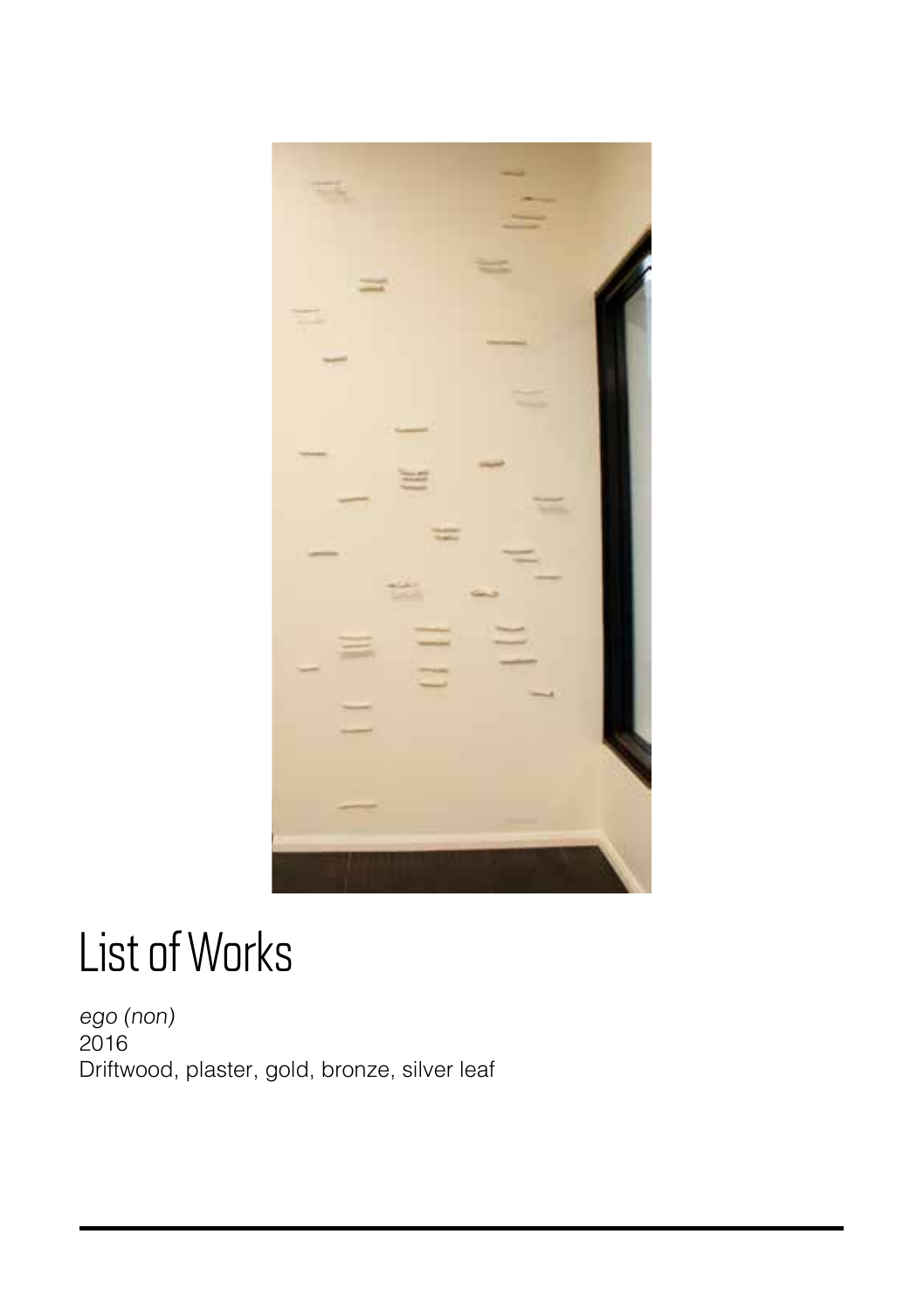## Emma Piltz 1981 Lives in Narrandera

Emma Piltz is an emerging artist who is interested in the collection of objects to suggest a greater and deeper meaning of the intangible. Her work involves installations created from these collections often ephemeral in nature, making the work temporal and subject to change and decay over time.

#### 

This work is reconstructing, building and playing with pieces from previous exhibitions in an organic process. This artwork is refelcting on how through our journey and life experiences we make connections and become intertwined with other people; finding comfort in conversations and silence.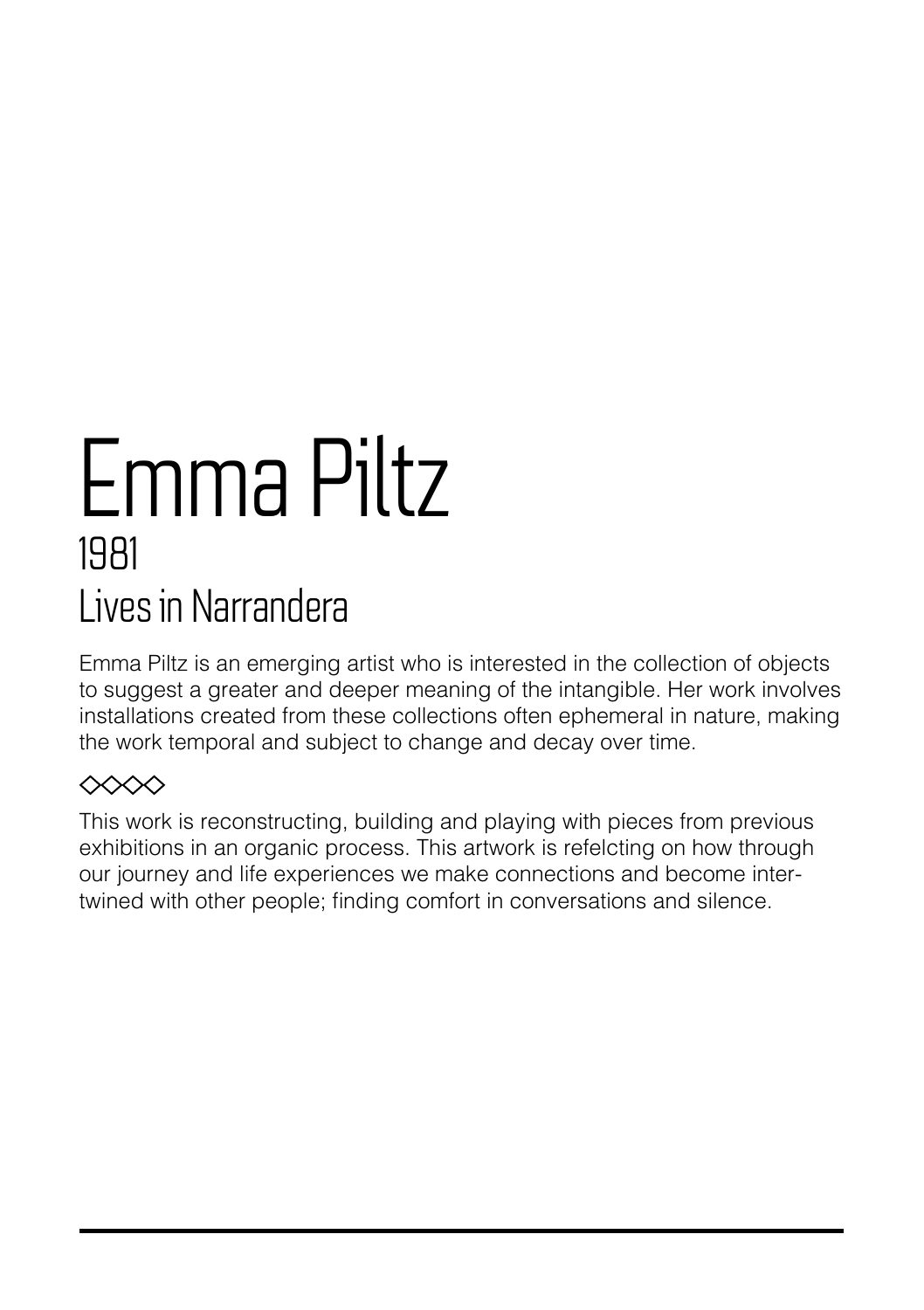

Entangled 2016 Apple wood, olive wood, pear wood, leaves, organic dyed cotton, silk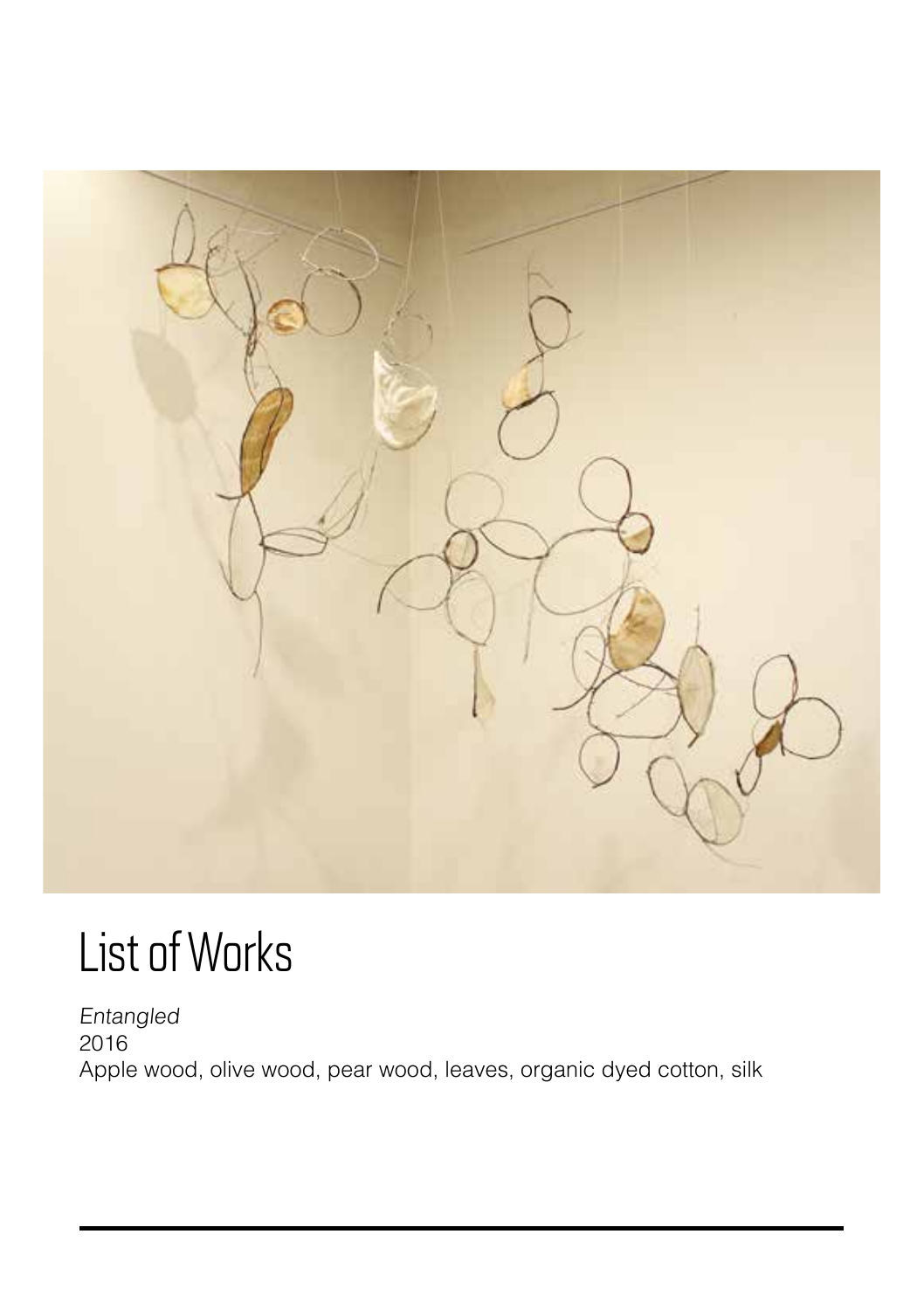## Gail Manderson 1952 Lives in Wagga Wagga

Aunty Gail Manderson is a Wiradjuri Elder who has been a practicing artist her whole life. She teaches Wiradjuri cultural arts and weaving in local schools as well as being an Aboriginal support person with the Wagga Wagga Police.

Aunty Gail began weaving in 2010, when the Wagga Wagga Art Gallery had an outreach program that helped revive traditional weaving practices within the Wagga community for local Aboriginal Elders and young women. Since then, Gail has exhibited in five major exhibitions at the Wagga Wagga Art Gallery. Her works are included in the collections of the Australian Museum, Sydney and Bunjilaka, Museum of Victoria as well as weavings in private collections in Australia, New York and Seattle, USA.

Aunty Gail is currently studying a Graduate Certificate in Wiradjuri Language, Culture and Heritage and continues to share her knowledge with community.

#### 

Yabunygalang narrbanggalangga, or language on dilly bags, were made as a teaching tool for students in primary schools to share Wiradjuri language. Students had to match the name on the card to the name on the basket. The baskets feature animal names and colours, along with the Wiradjuri and Moari word for sharing.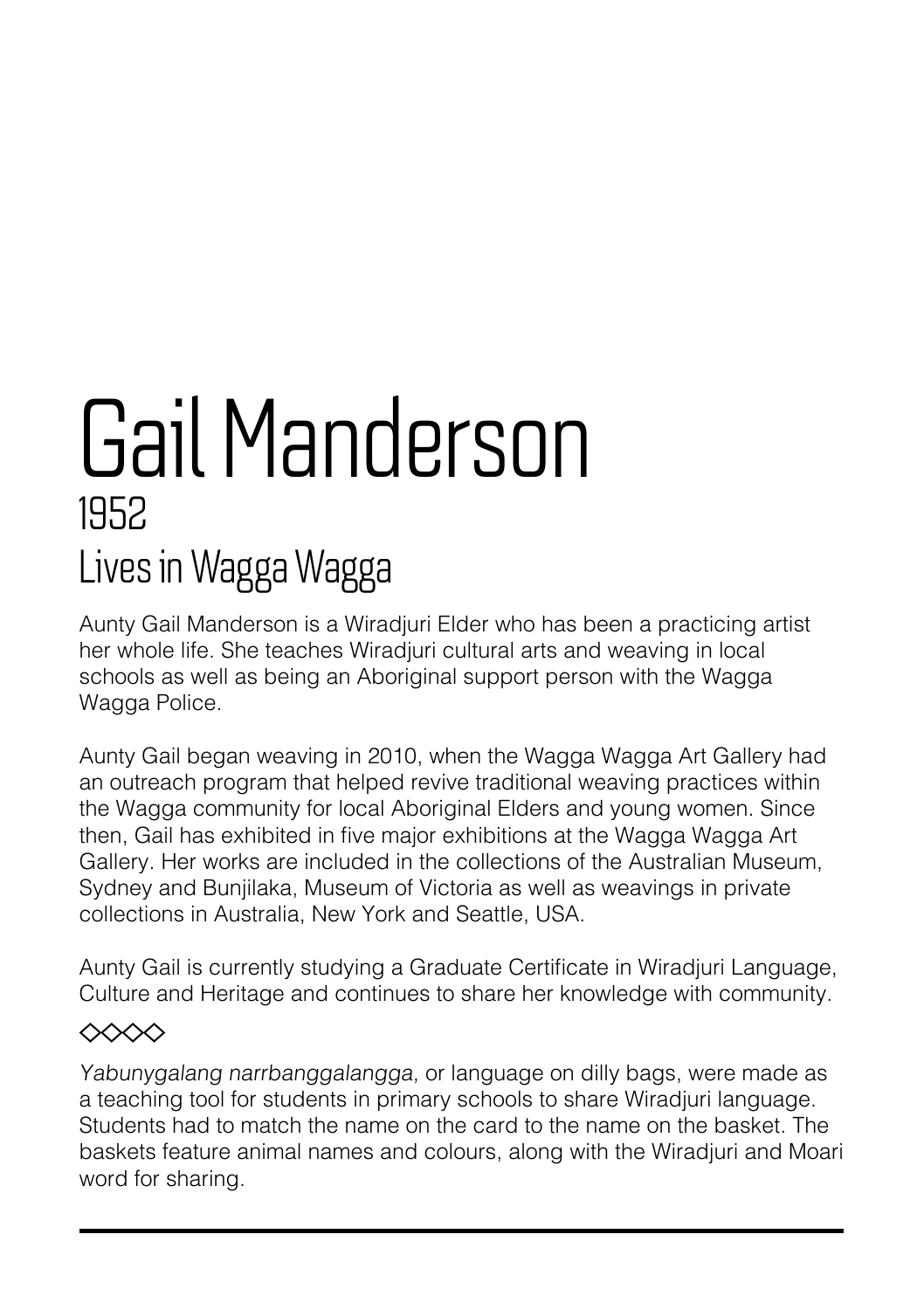

Yabunygalang narrbanggalangga 2015 Rope, jute, bush dyed raffia, emu fethers, paper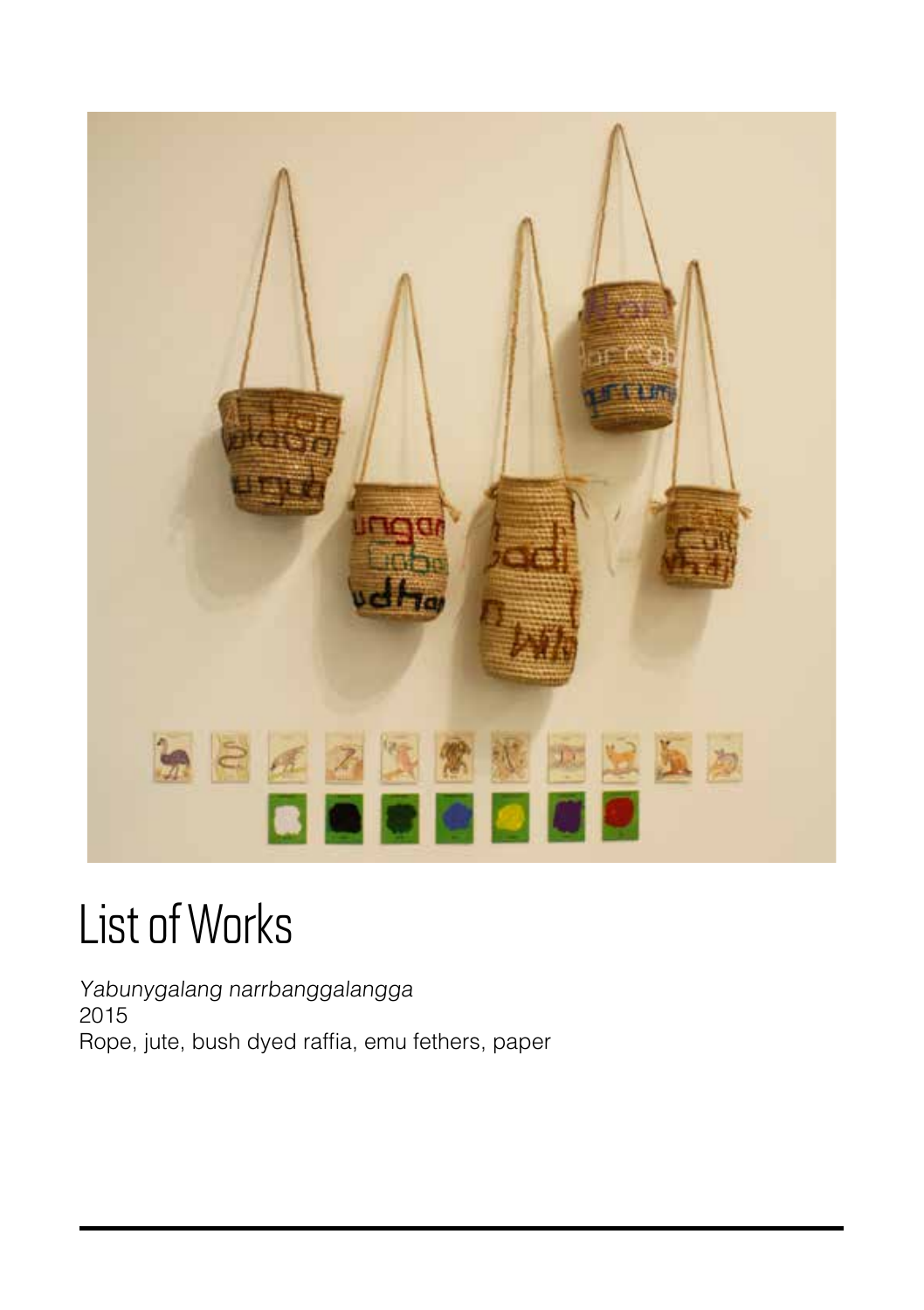## Hayley Wheaton 1986 Lives in Wagga Wagga

Hayley Wheaton's art practice encompasses drawing and photography with a focus on the environment that we live in. Environments shape who we are and can create intense emotions and thoughts that ultimately lead to what we become. Environment is not only our physical surroundings; it includes the people and society that surround and teach us and also includes our inner world, the psychological, emotional and subconscious. Creating art is continual exploration of the interactions we have with the world around and within us.

#### 

This series depicts the homes of my own and my family's past. Working from a photographic series I continue to explore spaces that I and my family have lived in - familiar objects, smells, colours, light coming together reshaping memories long forgotten. Through drawing I create a new world - playful, engrossing and calming.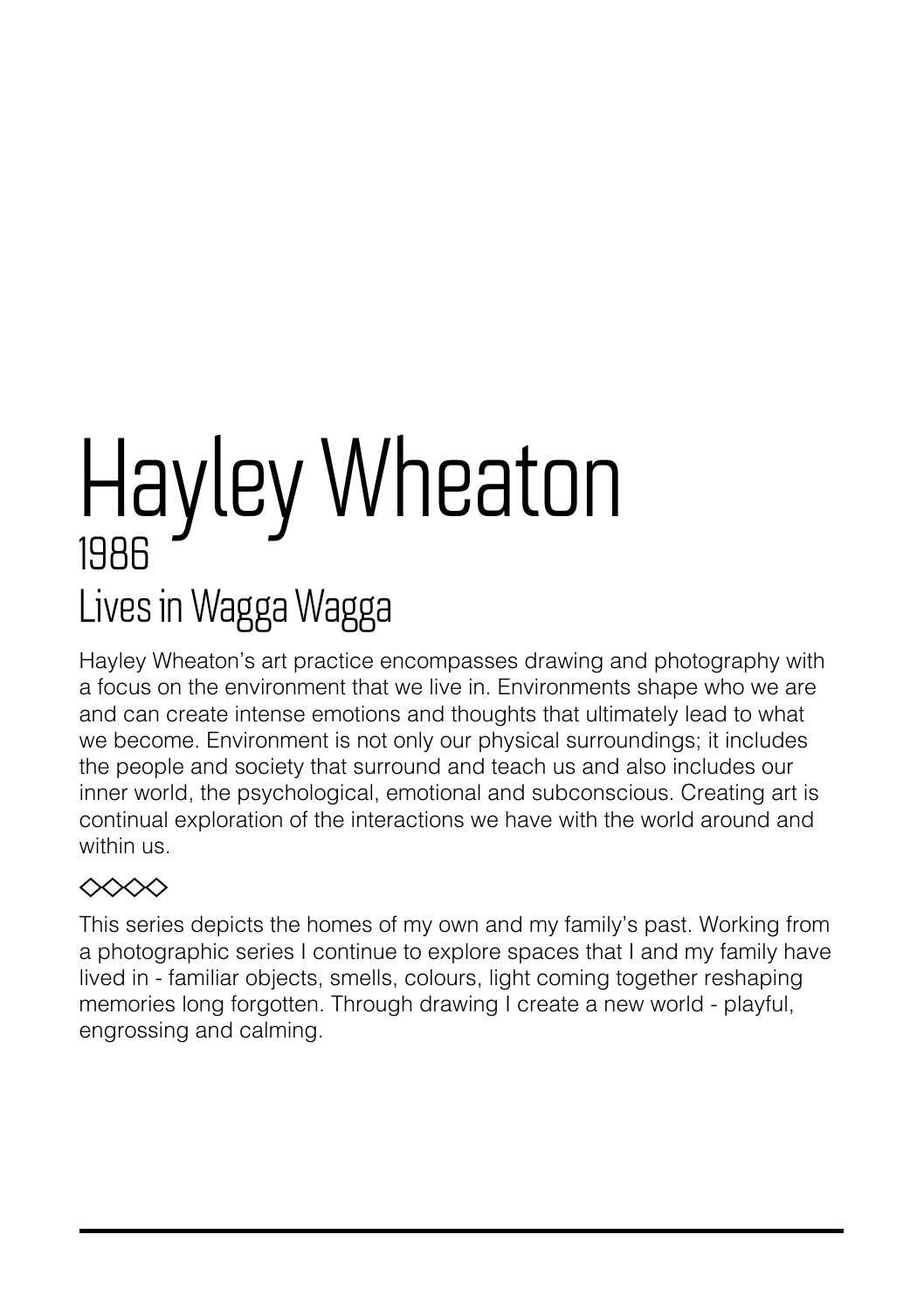

Woodlorn #2 2016 Ink, pencil, paper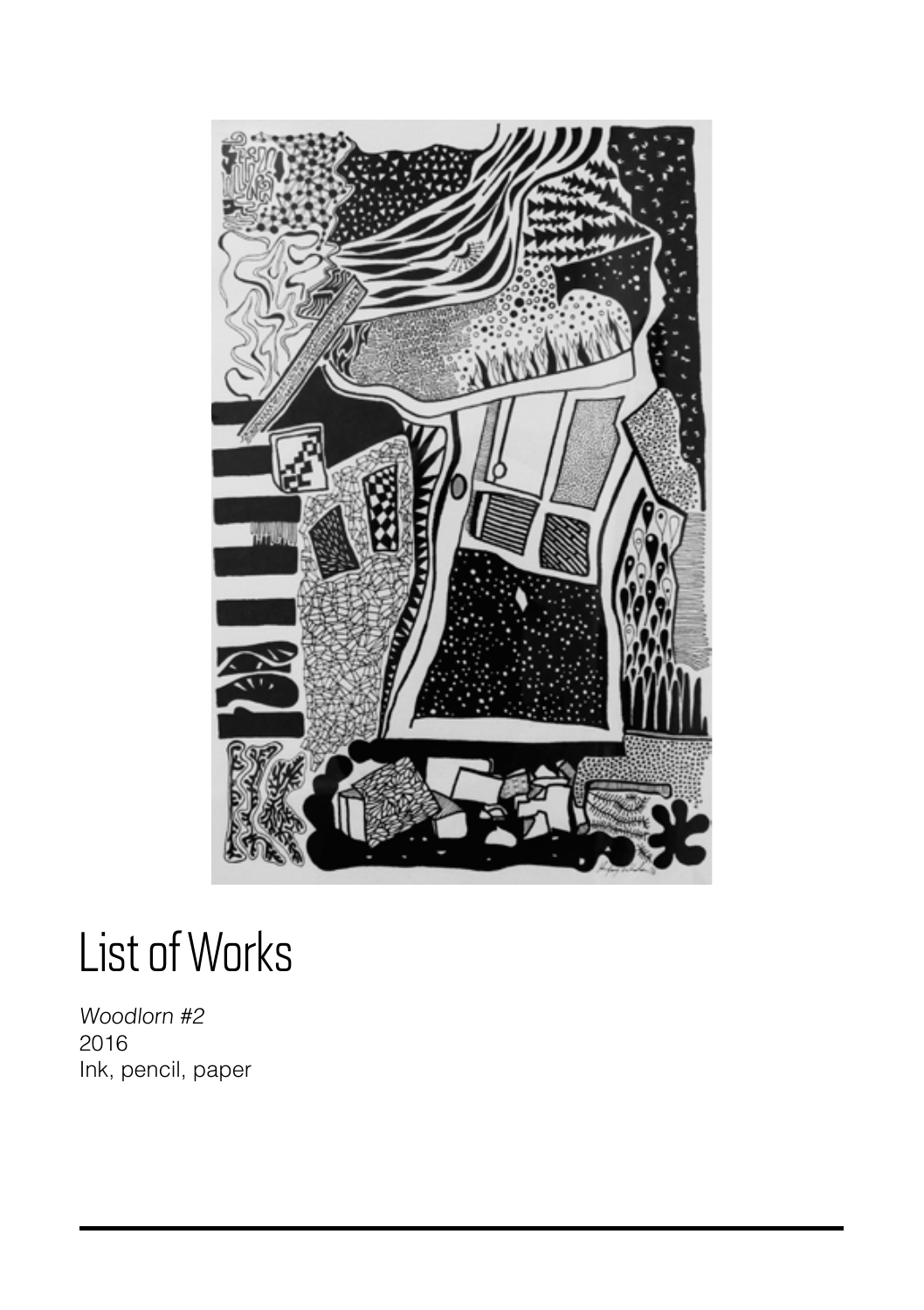## Jacko Meyers 1982 Lives in Wagga Wagga

Jacko is an artist who is interested in painting, drawing, textiles, paper craft and performing. Jacko has played leading roles in the All Ability Theatre Company productions. She has featured in the film 'Love Ability' created by Zeb Shulz, Real Art Works and in the SBS 2 story 'Living With Down Syndrome.' In 2013 Jacko was part of the 8 Artists exhibition at Wagga Wagga Art Gallery and was an ambassador for Don't Dis My Ability.

During 2016, Jacko is an artist at The Art Factory; Wagga Wagga's first supported art studio



This artwork is about all the TV shows and movies I like, such as The Golden Girls, Blue Heelers, Home and Away, Harry Potter and The Lion King. It also includes our local MP Michael McCormick, Mayor Rod Kendall and my work supervisor Cathy Boydon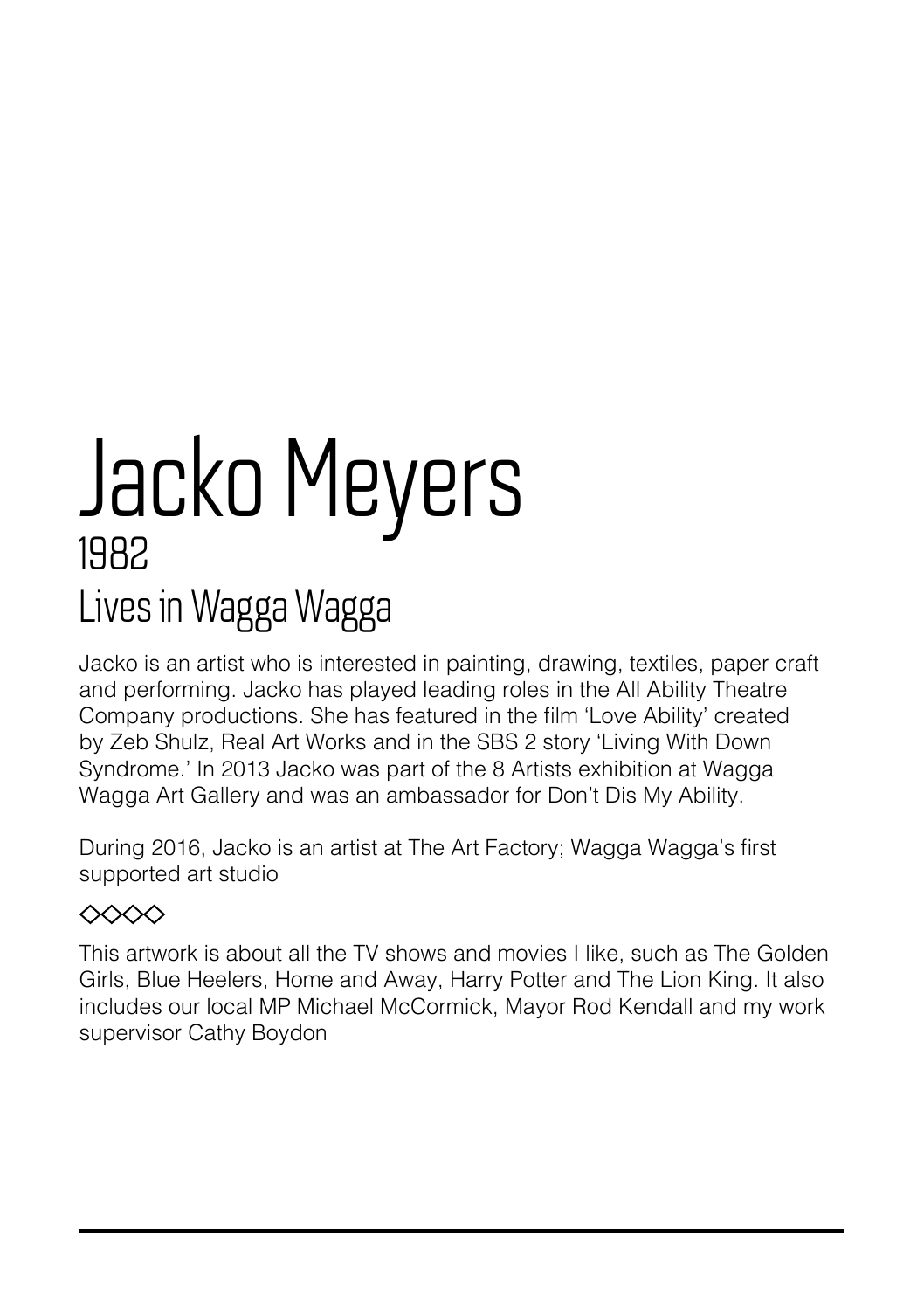

Inspiring People 2016 Paper, acrylic paint, watercolour paint, pencil, markers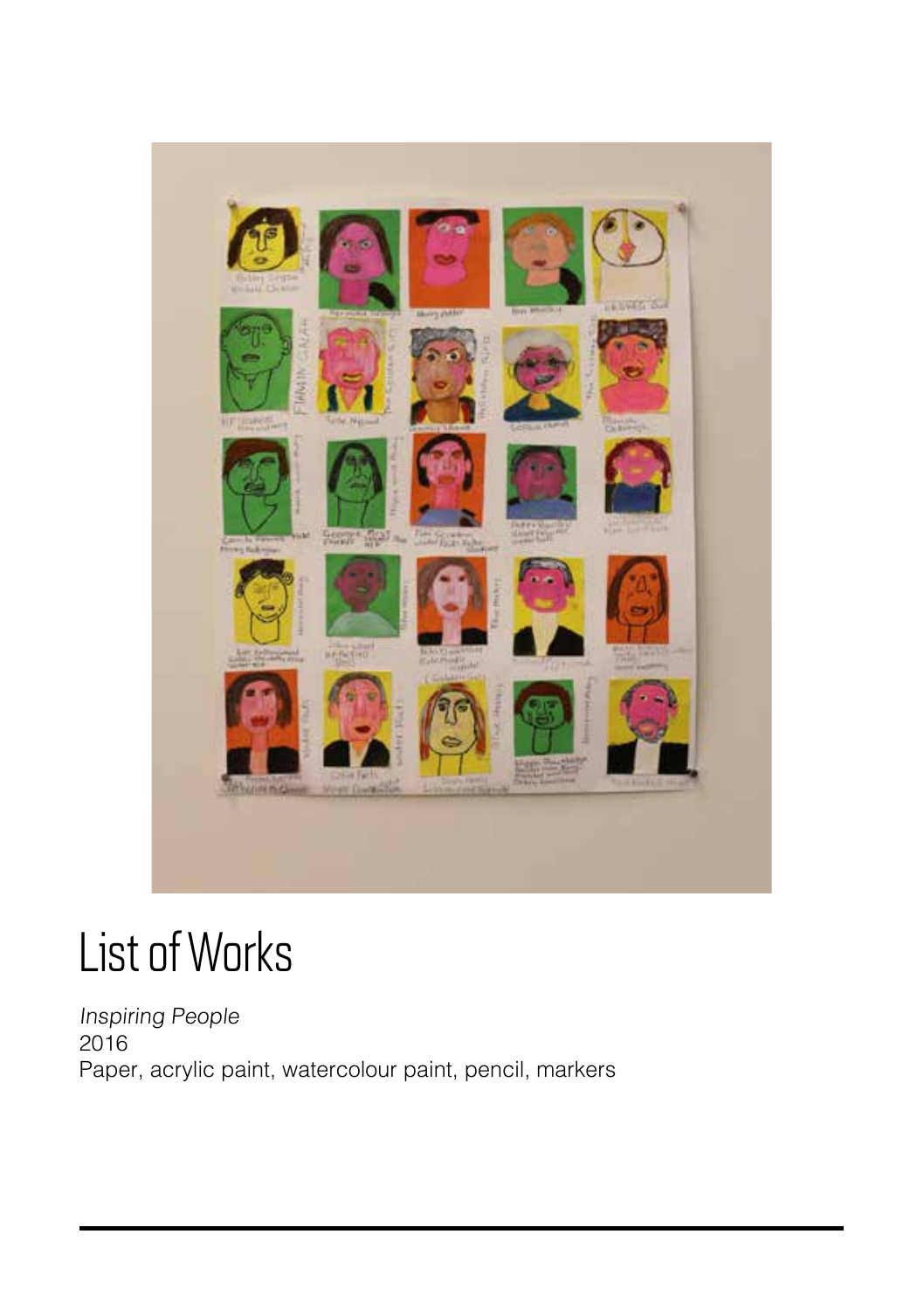## Jo Roberts 1973 Lives in Leeton

Jo Roberts makes collage and installations inspired by Dada, surrealism, situationism, feminism, kitsch, the sublime and the absurd.

### $\otimes \otimes \otimes$

Femanifesto explores the intersection between mainstream feminist theory and the subconscious archetypes that inform gendered reality of women's lives. I have used the cut up method to create fragmented and self contained automatic manifestos.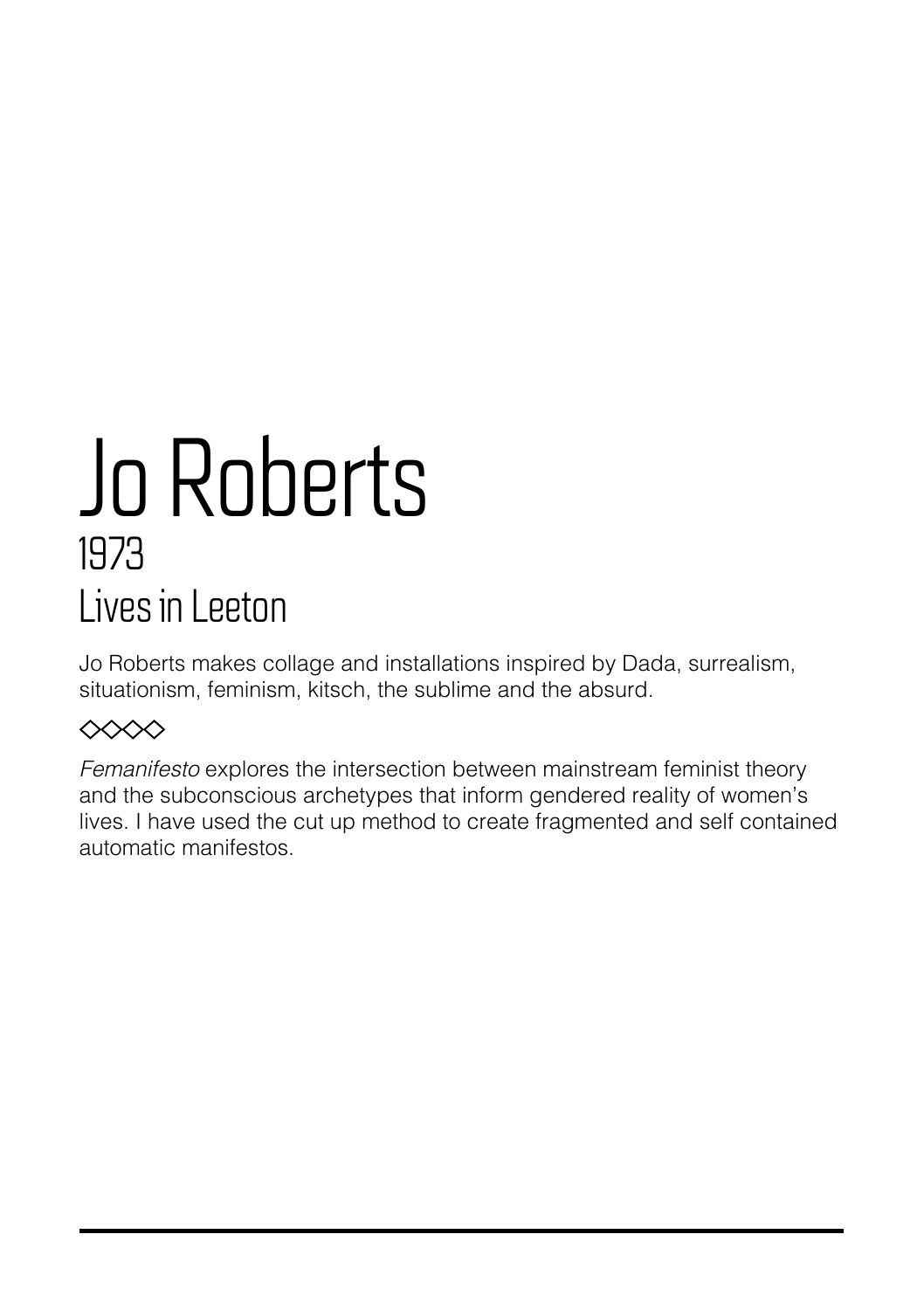

Femanifesto 2016 Paper, cut up feminist text, automatic terror machine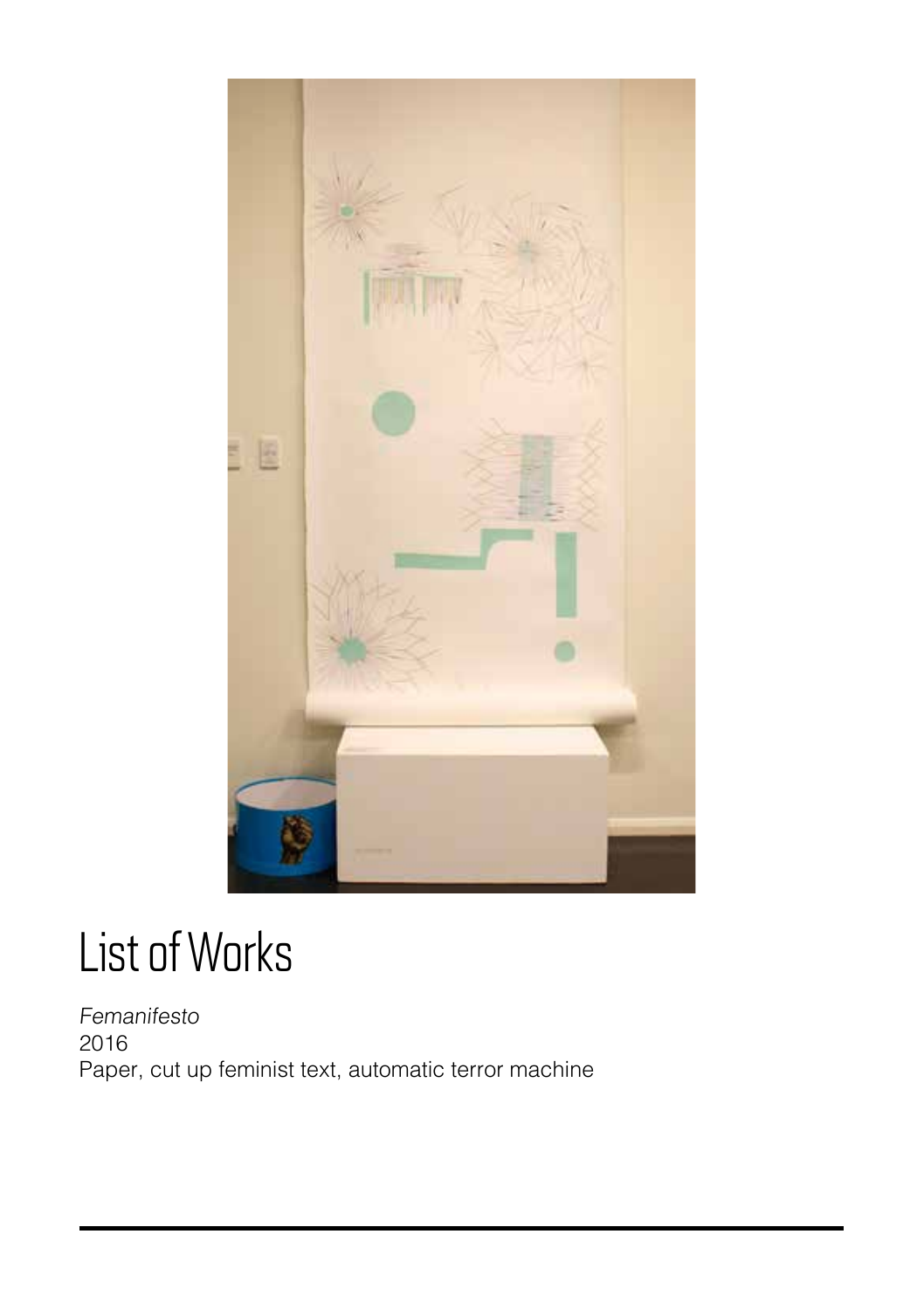## Julie Montgarrett 1955 Lives in Wagga Wagga

Julie Montgarrett is a textile artist and lecturer in Creative Arts and Design at Charles Sturt University. She has exhibited in solo and group exhibitions throughout Australia and internationally since 1977. She is particularly interested in the ways that textile and drawing, both ancient art forms endure as vital contemporary languages for individuals and communities in every culture and society.

#### 

Bridget was a swimmer. Anonymous and largely undocumented in the historic records aside from a marriage certificate and death notice, she is defined, genealogically, as a swimmer as there is no means of ascertaining how she came to be in the tiny Colonial outpost of Van Diemen's Land between 1803 and 1829. She is one of 3 women whose lives intersected, who are currently the focus of my on-going research into the unacknowledged frontier wars of colonial Australia. They lived out their lives in the cross-fire of the escalating violence of the war zone that was the British invasion of Van Diemen's Land. This array of scraps and fragments, like an unfinished sentence, is not a portrait but a challenge to imagine who she might have been; to reimagine Bridget beyond the simplistic binary opposites of wife, servant, convict or first Australian without agency. The fragments, worn and contradictory are a reminder of the value in keeping an open mind as William Kentridge notes:

'To say that one needs art, or politics, that incorporate ambiguity and contradiction is not to say that one then stops recognizing and condemning things as evil. However, it might stop one being so utterly convinced of the certainty of one's own solutions. There needs to be a strong understanding of fallibility and how the very act of certainty or authoritativeness can bring disasters.'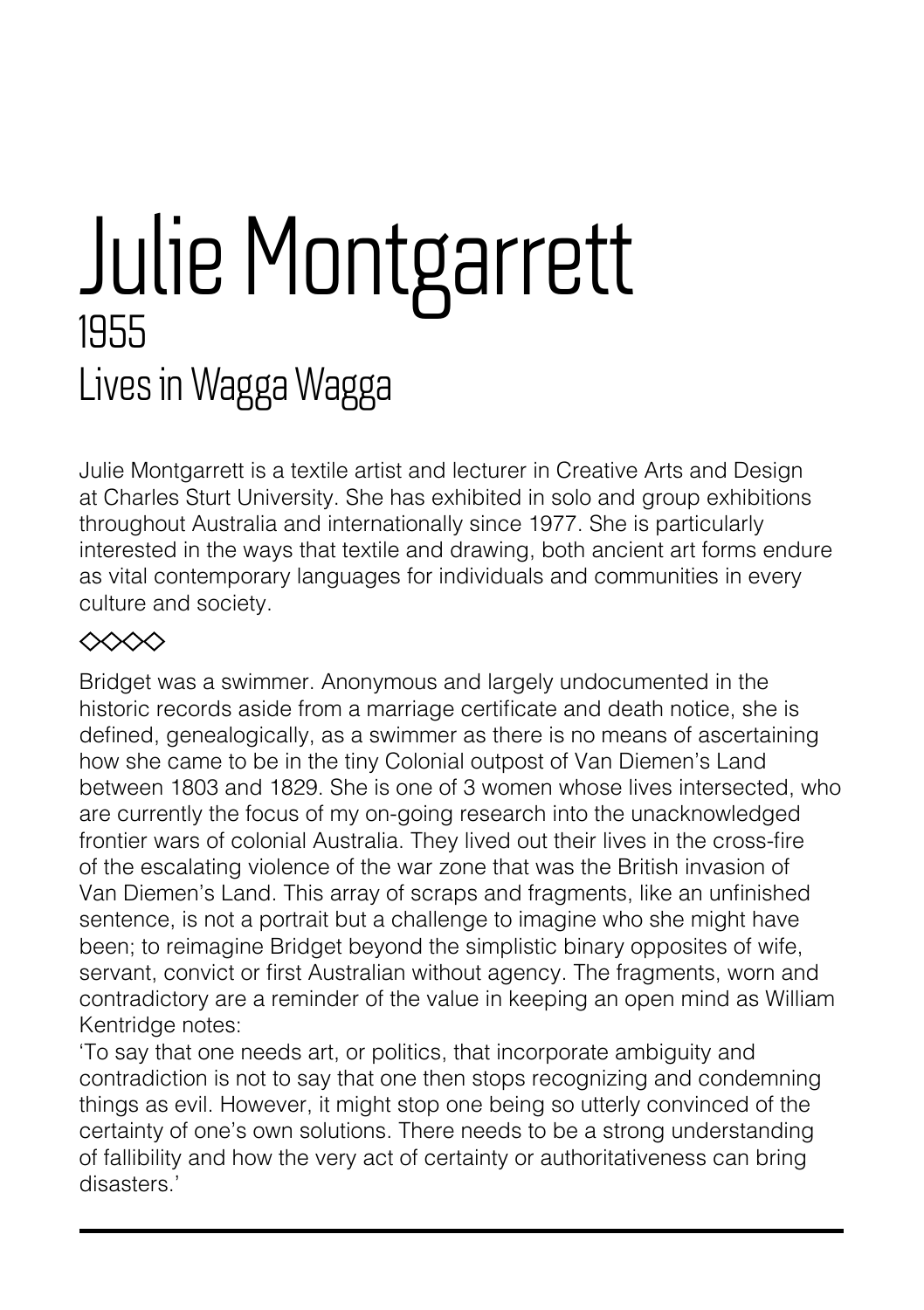

She is not what you assume; expect; decide… 2016 Found object, various textiles, papers, photographs, drawing, acrylic paint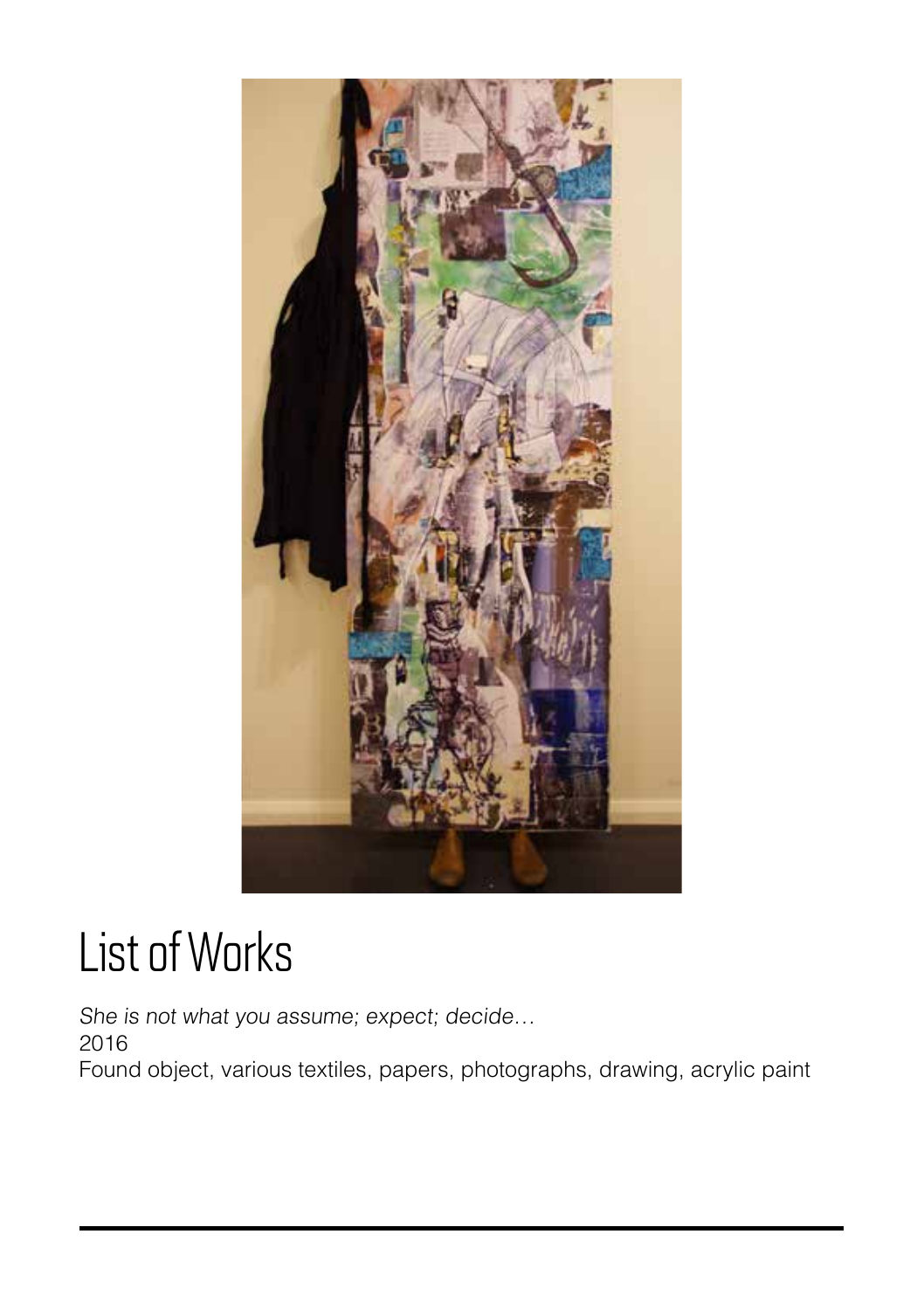## Kath Withers 1949 Lives in Wagga Wagga

Kath Withers known to many as Aunty Kath is a Wiradjuri Elder. An accomplished artist, Kath often creates through painting, printmaking and weaving to tell the stories of her life and dreaming. She has work held in numerous collections internationally and nationally including the Melbourne Museum, Australia Museum and Museum Victoria. In 2015 Aunty Kath's weaving was selected to be part of the NSW Parliment Aboriginal Art Prize.

Kath is passionate about sharing her culture and helping her community. She is currently in her sixth year of teaching art to inmates and their children in the Colourful Dreaming Program at Junee Correctional Centre.

#### 

My arts practice is always evolving and Wild Brush Dreaming is exploring mark making using hand made brushes from materials I have gathered off country.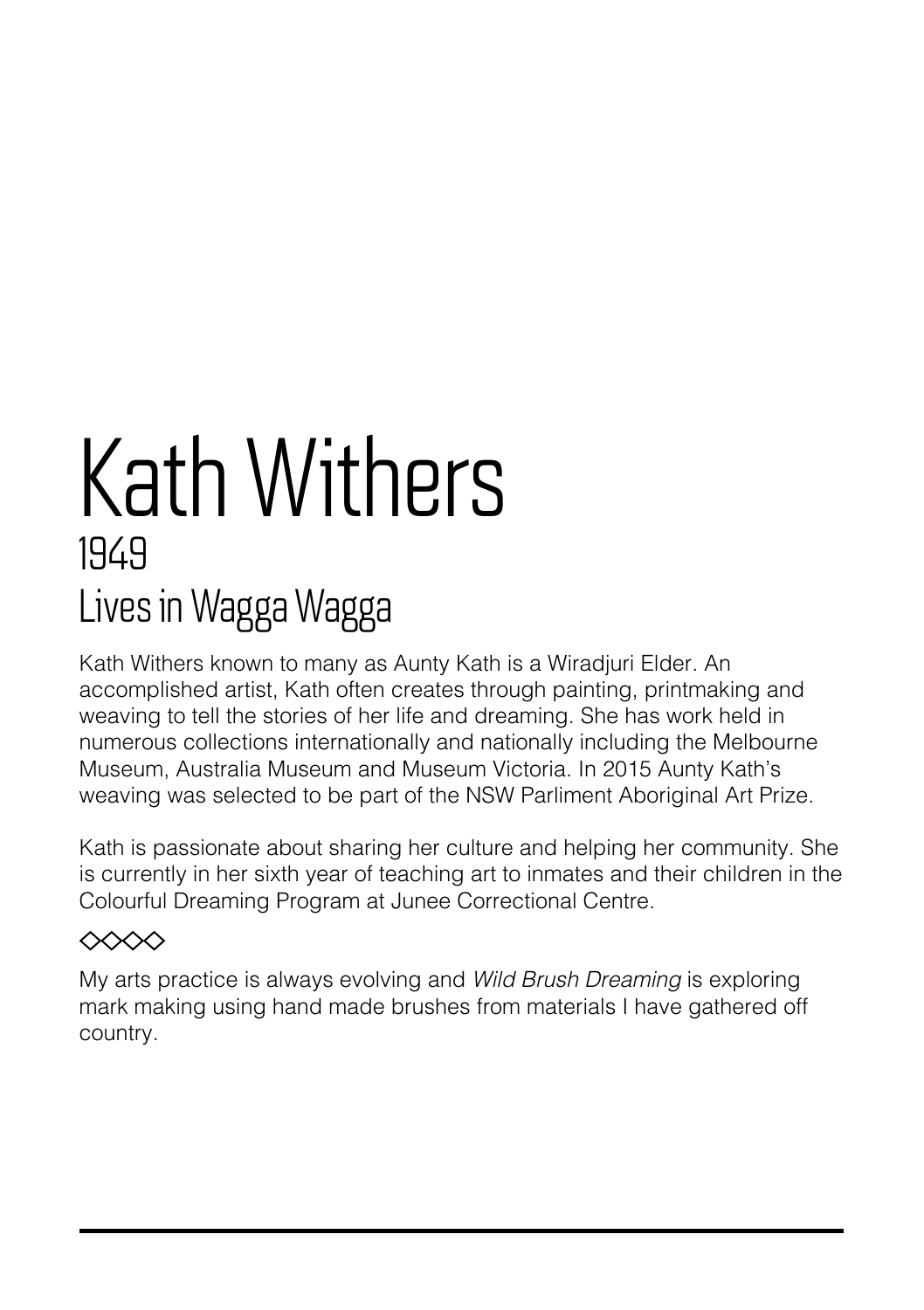

Wild Brush Dreaming 2016 Found wood, grasses, reeds, kangaroo fur, emu feathers, possum fur, twine, assorted fabric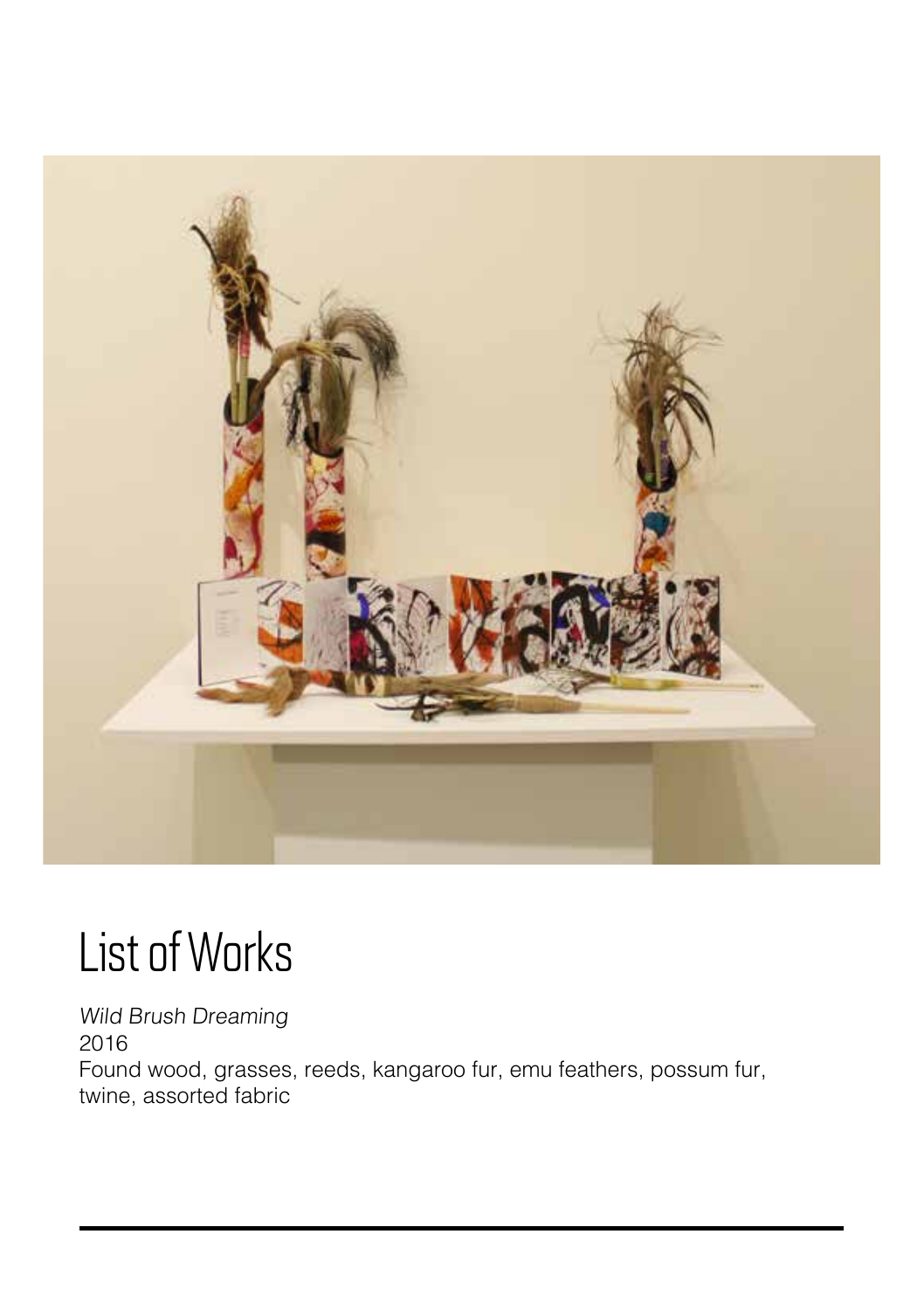## Lindie Mannion 1962 Lives in Wagga Wagga

Lindie Mannion is a textile artist whose arts practice revolves around rural life, being heavily influenced by growing up on her family farm called "Munsterfield", located in the district of Methul, half way between Coolamon and Ariah Park. Her work explores the deep relationships rural people have with the land; investigating and probing the issues of physical, spiritual and emotional connections.

#### 

This work contains found objects from the family farm, revealing a strong historical perspective containing past memories of rural life. Memories such as snippets of an old Wagga rug made by my mother who is now aged 93, contain fragments of garments worn by my late father. The ethos of "making do" was strong with women on the land, being extremely resourceful and inventive.

Old bits of layered 'paint washed' newspaper which formed the coating of the walls of the "old house" that my parents first lived in (originally built in the 1890's) have been melded into the piece. Several images that were randomly found relate to the financial and emotional cost of being on the land - both for past generations and for the present.

Images of my late father and grandparents working on the land are stitched on embedding stories and memories. A poignant image of my grandmother on a horse and dray standing in front of her farm dam ("Dyason Farm" located in the district of Mimosa near Methul) resonates strongly with me, as she was a strong, determined and resourceful woman who worked hard on the land.

The screen print of my family farm "Munsterfield" shows the surrounding districts and familiar roads, laneways and property names.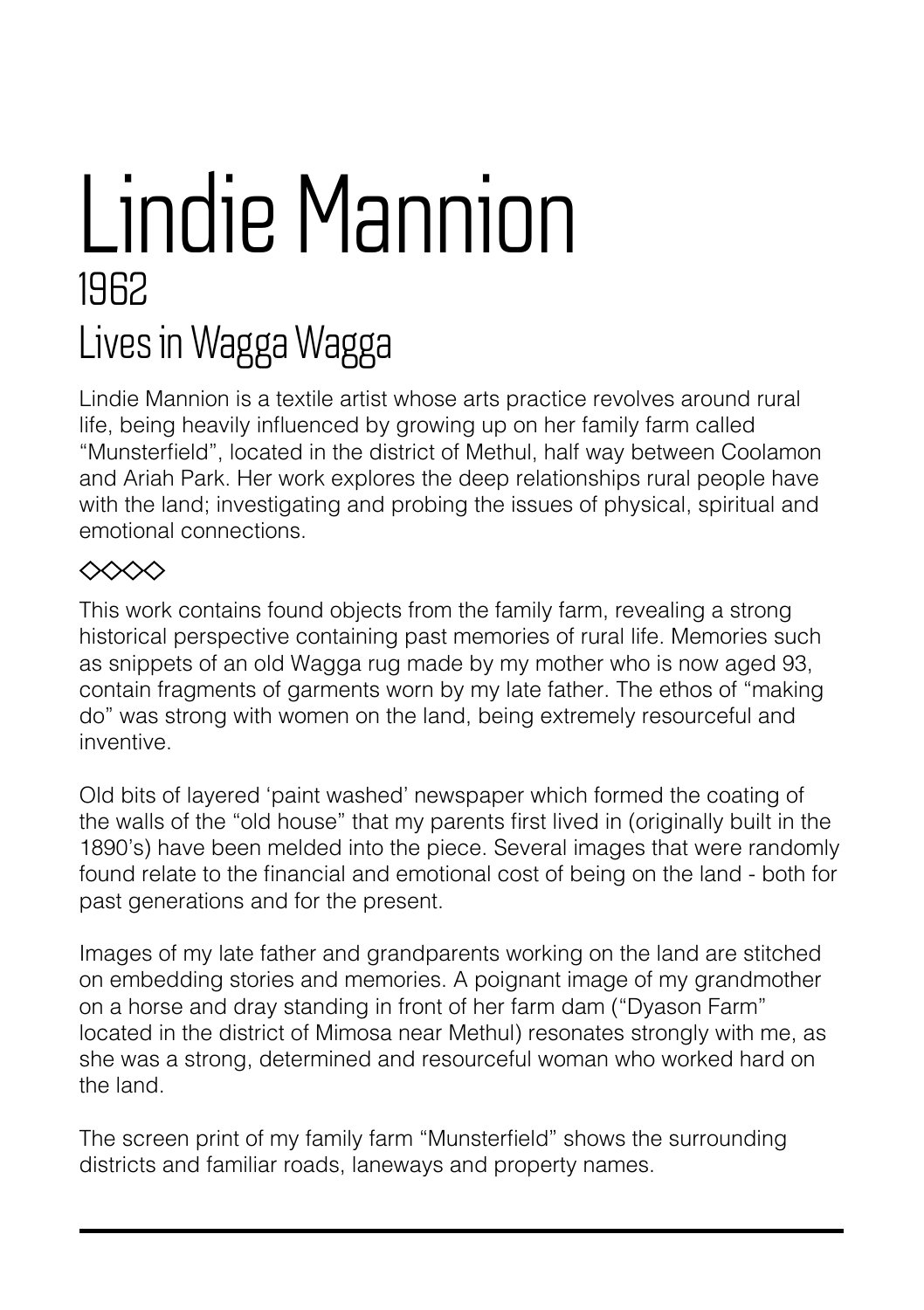

Munsterfield 2016 Hand dyed natural silk, dyed muslin, found objects, various textiles, screen print, photography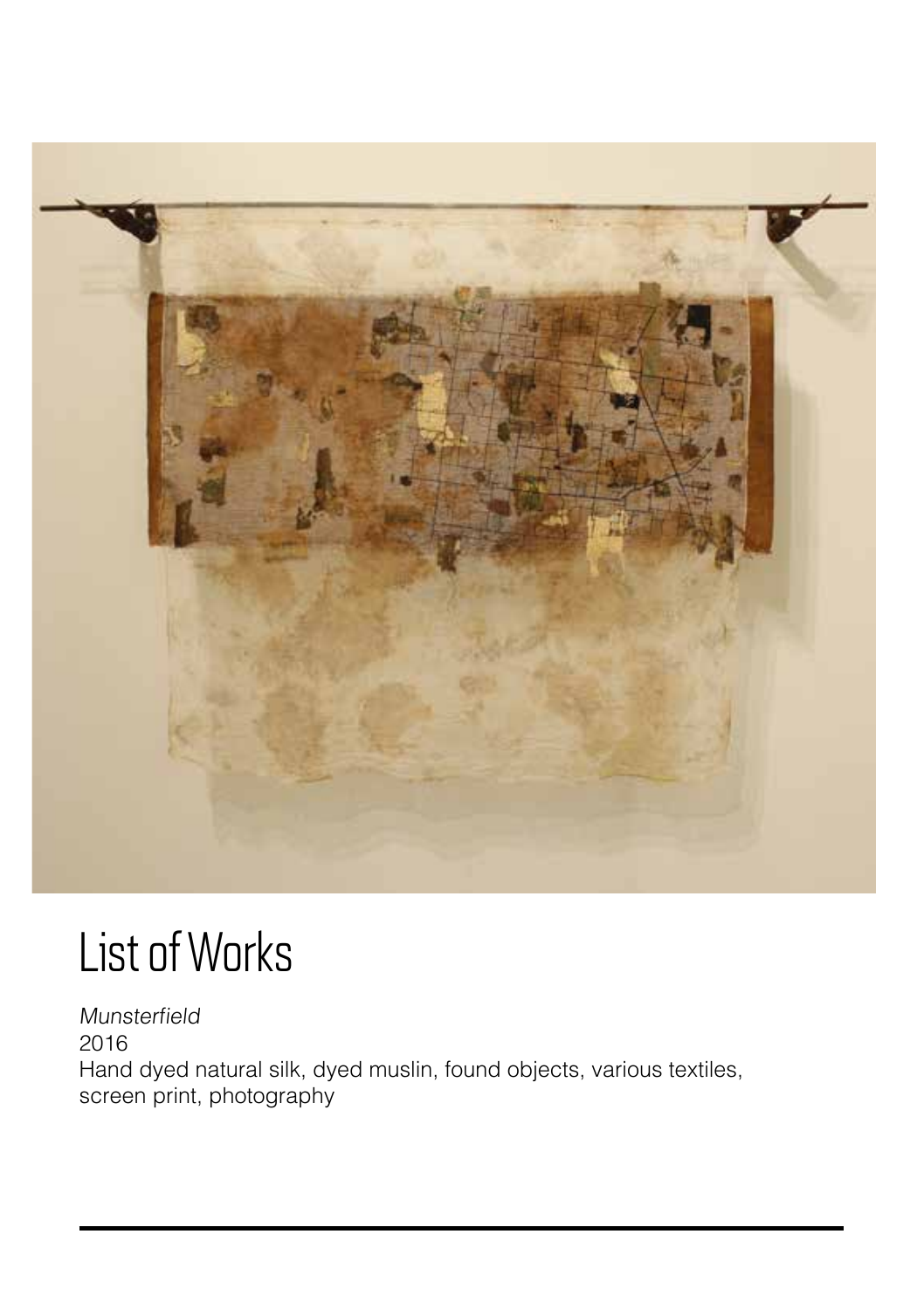## Lorraine Tye 1950 Lives in Uranquinty

Lorraine Tye is a Wiradjuri Elder and artist using basketry techniques and other fibre practices. Lorraine has exhibited widely and is involved in sharing her love of making with people from around Australia and beyond. She has artwork currently on display in the Sauntering Emu at the Museum of the Riverina, Botanic Gardens Site. Lorraine is one of four artists involved in the current public art work at the Wagga Wagga Airport celebrating the Wiradjuri Nation.

Lorraine has just completed the Graduate Certificate in Wiradjuri Language, Culture and Heritage at Charles Sturt University.

#### $\diamond\!\!\!\!\sim\!\!\!\!\sim\!\!\!\!\sim\!\!\!\!\sim\!\!\!\!\sim$

In Wiradjuri culture there is a belief that everything is transforming. You are brought into being, such as a seed. Then you are a young tree. Then you are a tree that fruits. Then the seeds are dropped and the cycle recommences. This idea of transformation is represented here in my insect. It starts off as an egg, then a caterpillar which turns into a larva, then it emerges from the larva as a butterfly who then lays eggs to start the life cycle once more.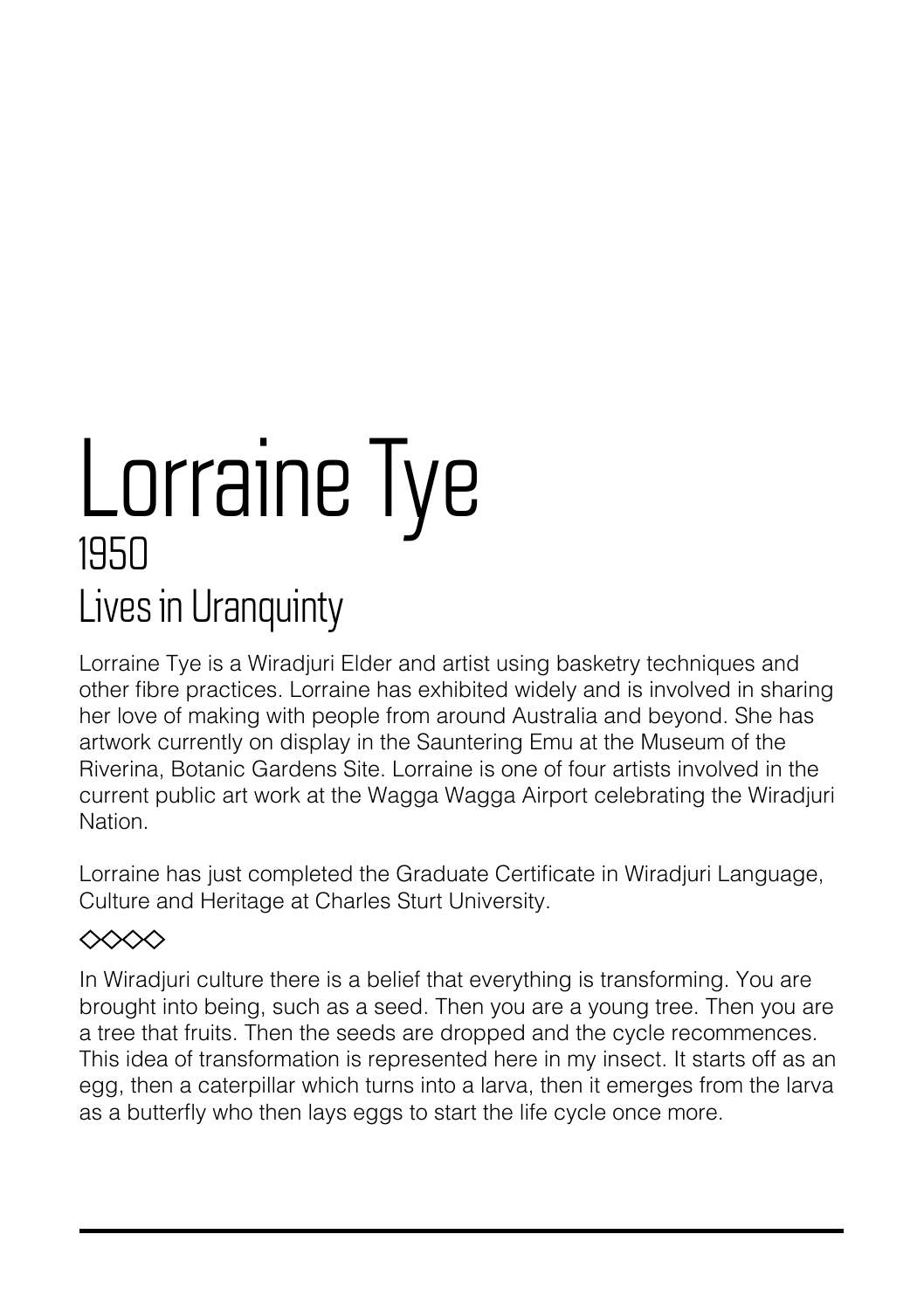

Life Cycle  $2016$ Found wood, grasses, reeds, kangaroo fur, emu feathers, possum fur, twine, assorted fabric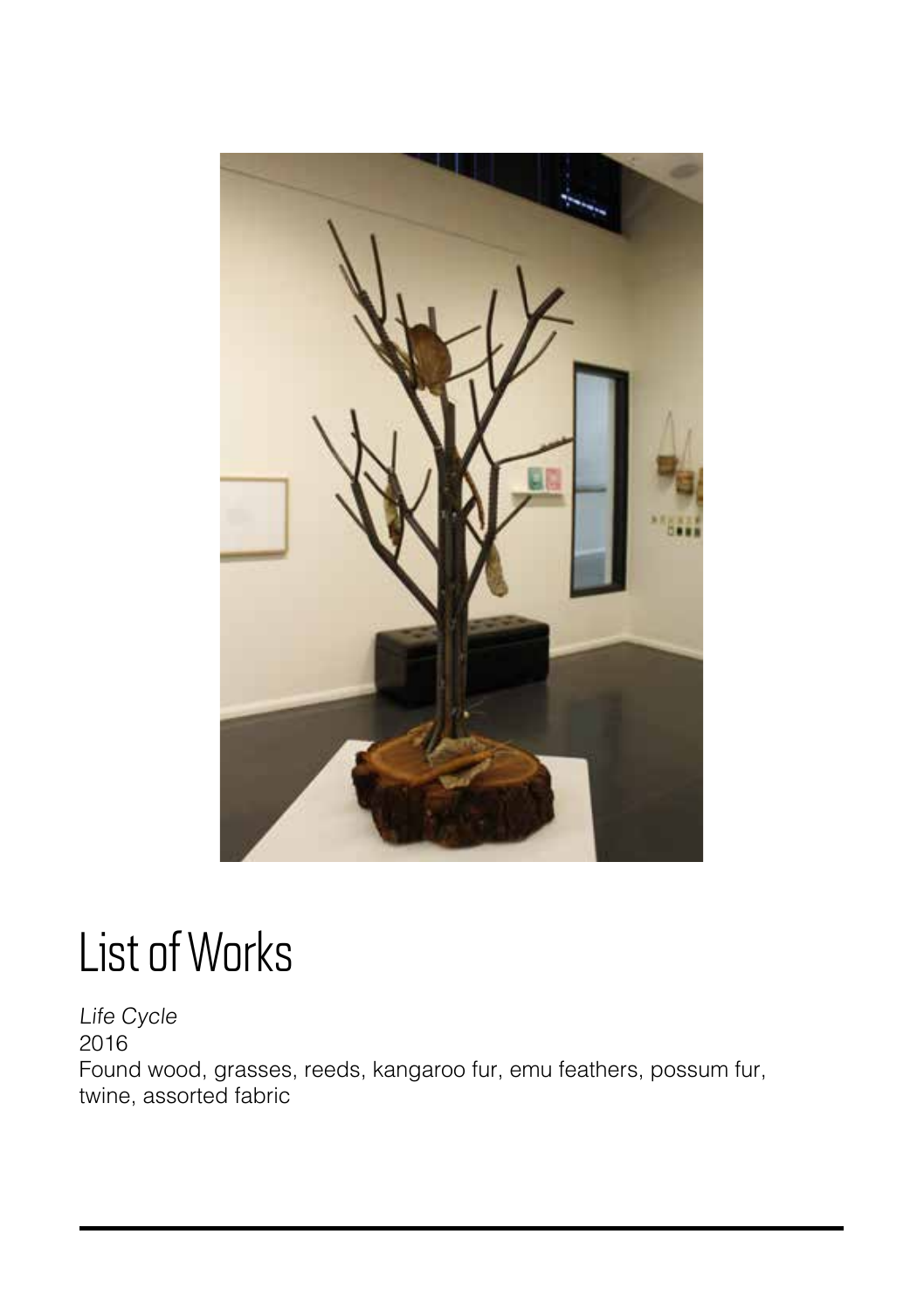## Melanie Evans 1973 Lives in Wagga Wagga

Melanie Evans was born in Darwin with family from the Jingalee people. Melanie has been a practicing artist for 18 years and works across a number of mediums including painting, drawing, mixed media, weaving, textiles and bush dying.

Melanie is passionate about Aboriginal culture and education and has taught Aboriginal or Torres Strait Islander Cultural Arts at TAFE. Melanie has been the Indigenous Emerging Curator at Wagga Wagga Art Gallery where she curated three major exhibitions that showcased the revival of traditional weaving practices with Wiradjuri, Aboriginal and non Aboriginal woman in Wagga Wagga. She has also coordinated cultural exchanges between other Indigenous women weavers from Victoria and Gapuwiyak, Arnhem Land, NT.

#### 

My practice is primarily working on an intuitive level with a basic vision of the final piece. Mistakes can be made and are inspiring. They can become an intersting aspect of each artwork. Silk Story #3: Women Hold the Knowledge is a work in progress, combining silk screen images of healing. I have collaborated with another Aboriginal women healer, Amanda Reynolds.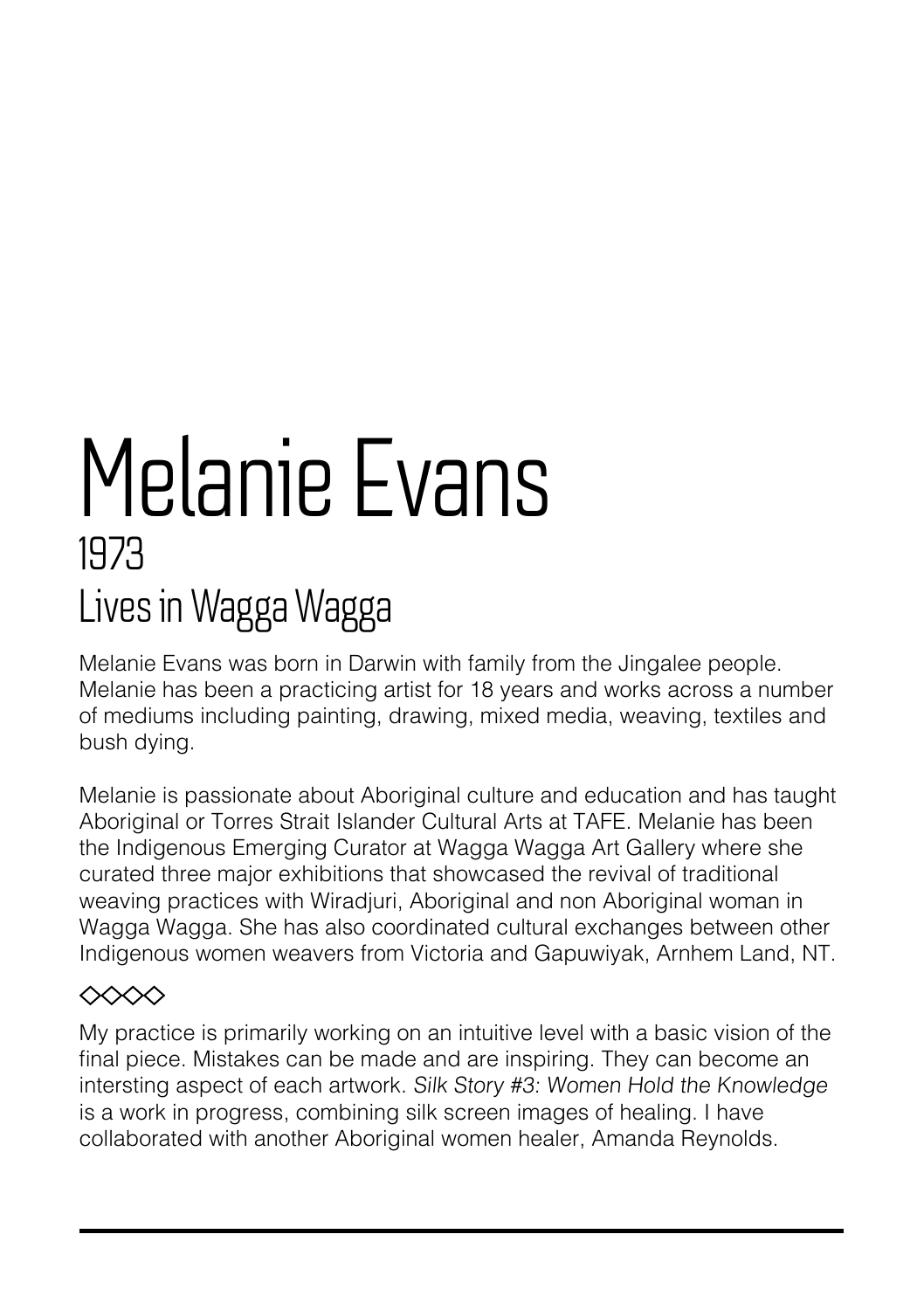

Silk Story #3: Women Hold the Knowledge 2013 - 16 silk and found objects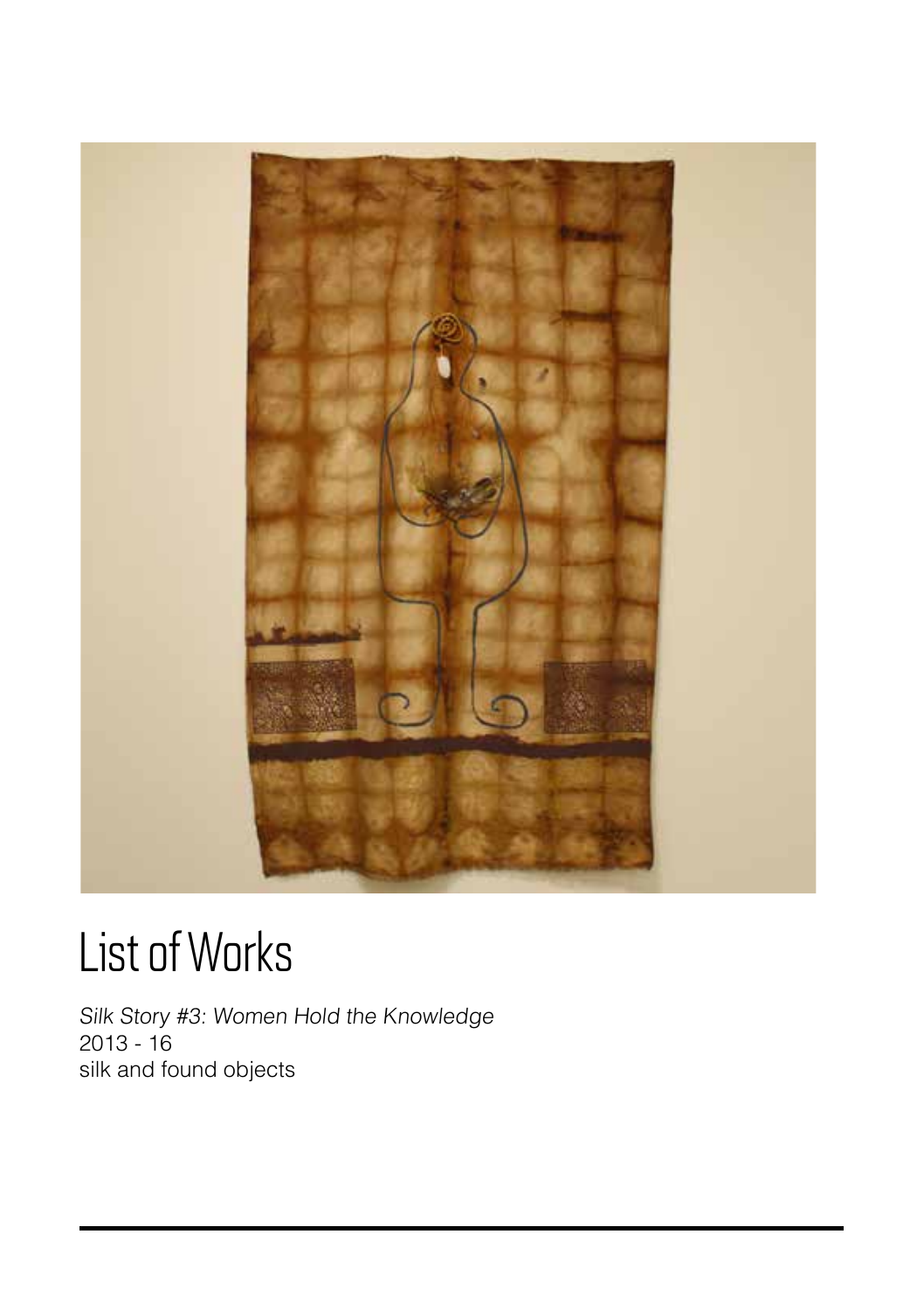## Melinda Schiller 1971 Lives in Wagga Wagga

Melinda is an Aboriginal artist who grew up in Wiradjuri country on a farm near Temora and relocated to Wagga in 1993. She is a self taught artist who began painting in 2012 and has since participated in exhibitions in NSW and Victoria. Melinda's work is looking at social themes in society such as care, community and treatment of the natural world. Her art stands for fairness, openness, empowerment, acceptance, respect and family.

#### 

I have created three canvas's using acrylic paint. The top painting represents the fiery sky. The middle painting represents paddocks of Patterson's Curse. The bottom painting represents paddocks of Canola crops.

The middle layer is rice paper and I have gone to a scar tree at Wallace town 20km north of Wagga and rubbed the tree using charcoal. I have torn the rice paper in a shape of that scar tree. I used bark from that tree to glue the rice paper onto it.

The front layer I have used is metal entwined onto branches to form a similar form of the scar tree. Scar trees are trees which have had bark removed by indigenous Australians for the creation of bark canoes, shelters, shields and coolamons. I have created this piece for the exhibition to connect me to my Aboriginal heritage and to inform others.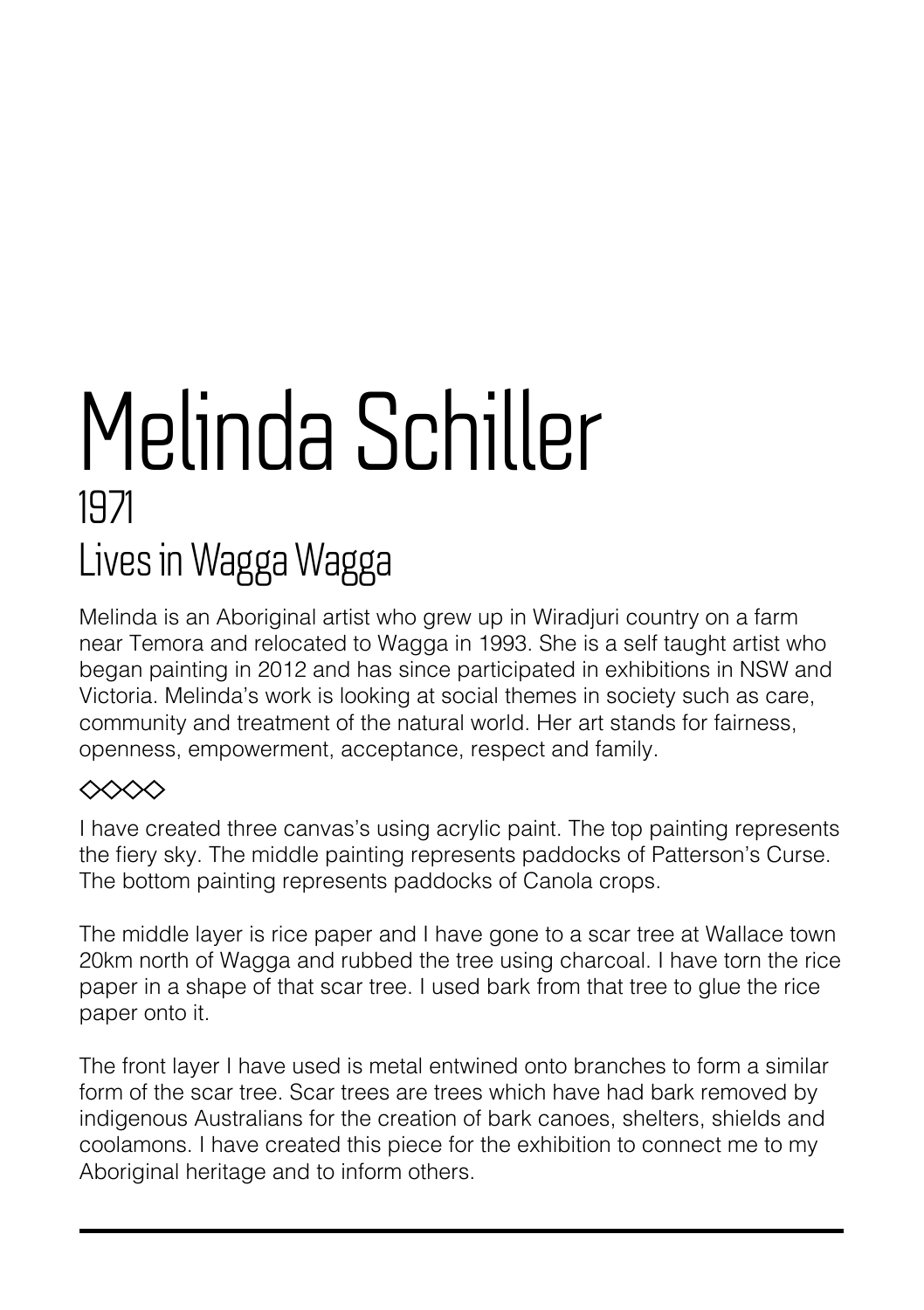

Whispering Scar Tree 2016 Acrylic paint, canvas, wood, wire, ricepaper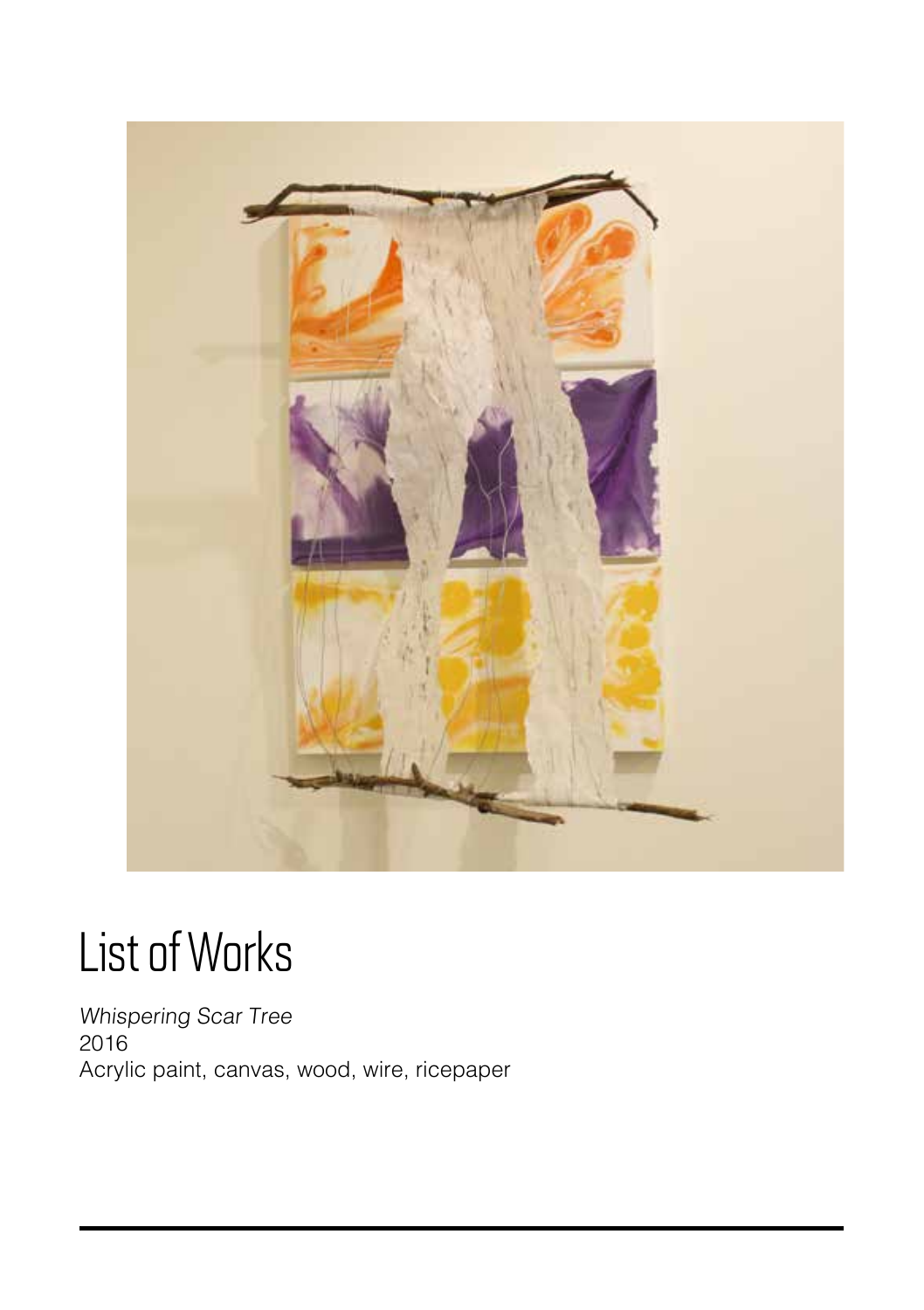## Natalie Louise Power 1974 Lives in Wagga Wagga

Natalie is a contemporary, conceptual visual and performing artist and educator. She has lived and worked all over Australia and overseas, but continues to always find her way back to the Riverina area where she grew up and studied. Natalie graduated from CSU with a Bachelor of Visual Arts in 1998 and a Graduate Diploma in Secondary Education in 2006. In 2009 she opened her own business "Eilatan Enterprises" Empower Emerge Emancipate, that combined her passion of the Arts and Education.

#### $\diamond\!\!\!\!\sim\!\!\!\!\sim\!\!\!\!\sim\!\!\!\!\sim\!\!\!\!\sim$

Natalie's art making practice is always evolving and revolving old and new elements from previous works and found objects. The central images, motifies and narratives in her work circle around life/death/life cycles. Her work is processes driven constantly experimenting using paper and fabric to cut, incise, print, stitch and burn. What might seem soft and delicate can also be strong and powerful. Natalie's work is often ephemeral, emerging over periods of time and then submerging only to resurface and recreate a new cycle of emerging and submerging; Life, Death, Life.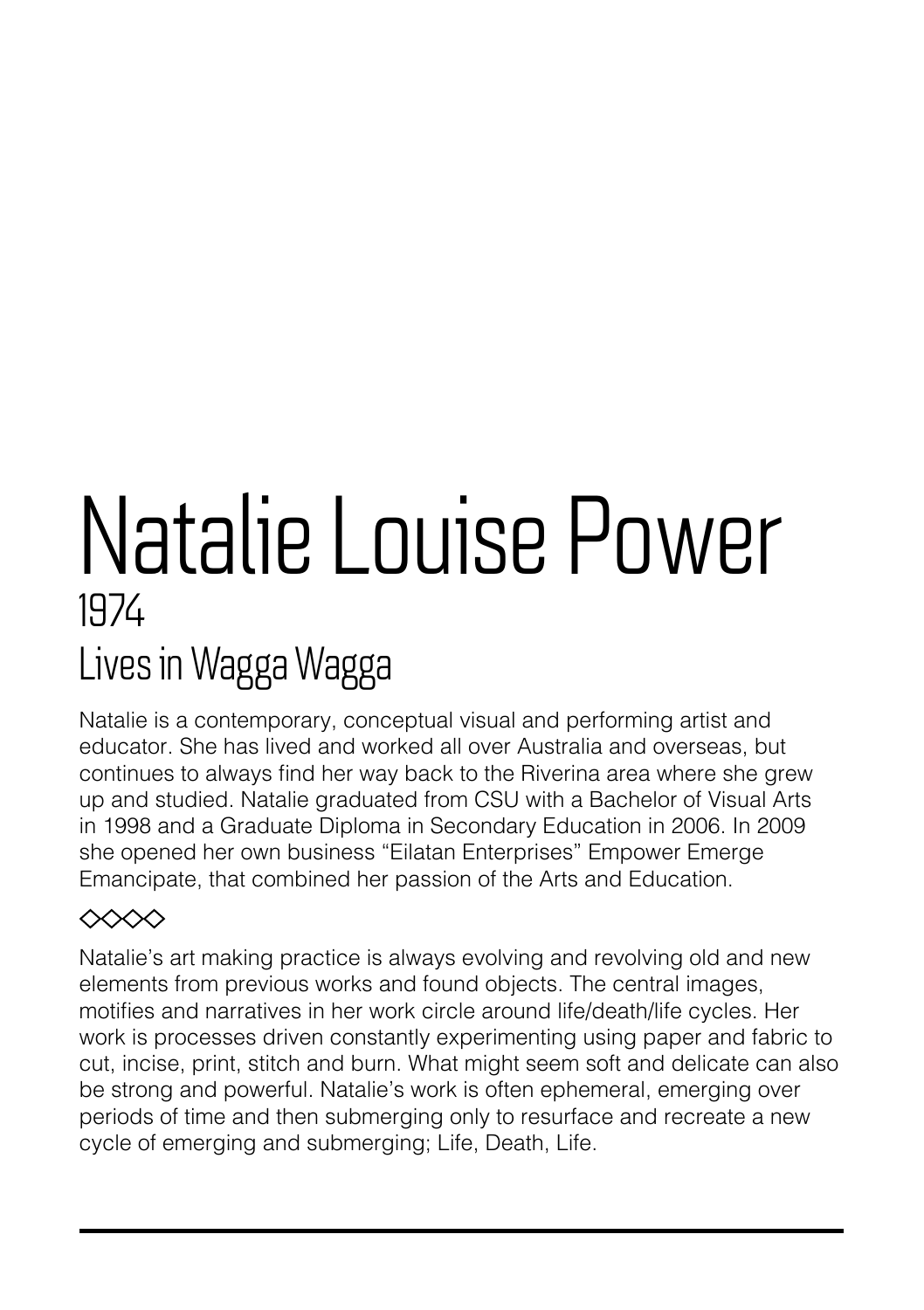

Tellus II Deconstructing works form 1997 Names Will Never Hurt Me & 2007 Yirayin. Reconstructing in 2014-2015 Tellus Paper, thread, needles, pins, stones, fabric, acetate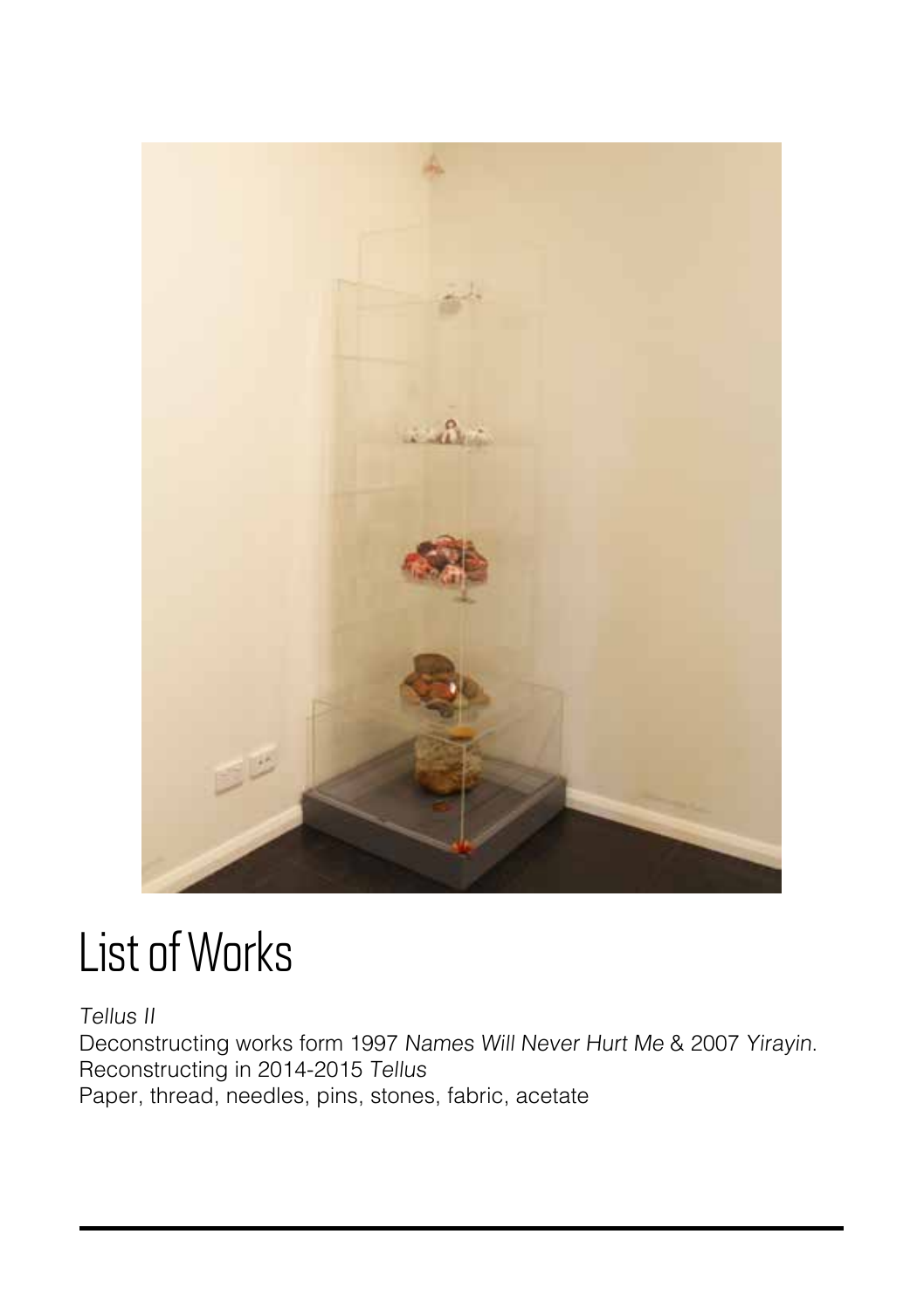## Sarah Mifsud 1989 Lives in Wagga Wagga

Sarah currently holds a Bachelor of Arts (Graphic Design/Photography) and Master of Arts Practice with specialisation (Photo-media) while also working as a freelance designer and photographer for over seven years with a focus on design for not-for-profit organisations as well as a practicing artist, exhibiting work in Sydney, Melbourne and Wagga.

#### $\rightsquigarrow \rightsquigarrow$

Intoxicated men (and women) are, indeed a unique species. From offhanded remarks including, "you're not what most guys would find typically attractive," to, "go and eat a burger," or, "but no women wants to be single," and, to the somewhat questionable, "you should come round for cuddles... no sex… lol," all indicate to me that my self worth and value as a person should be intrinsically tied to the male gaze.

This artwork raises questions and concerns, with no fixed answers, around pre-conceived notions surrounding the ideal body. Ideal for whom? And is the ideal body inexplicably tied to a beautiful body? This artwork is retelling my lived experience and my response to those encounters and individuals.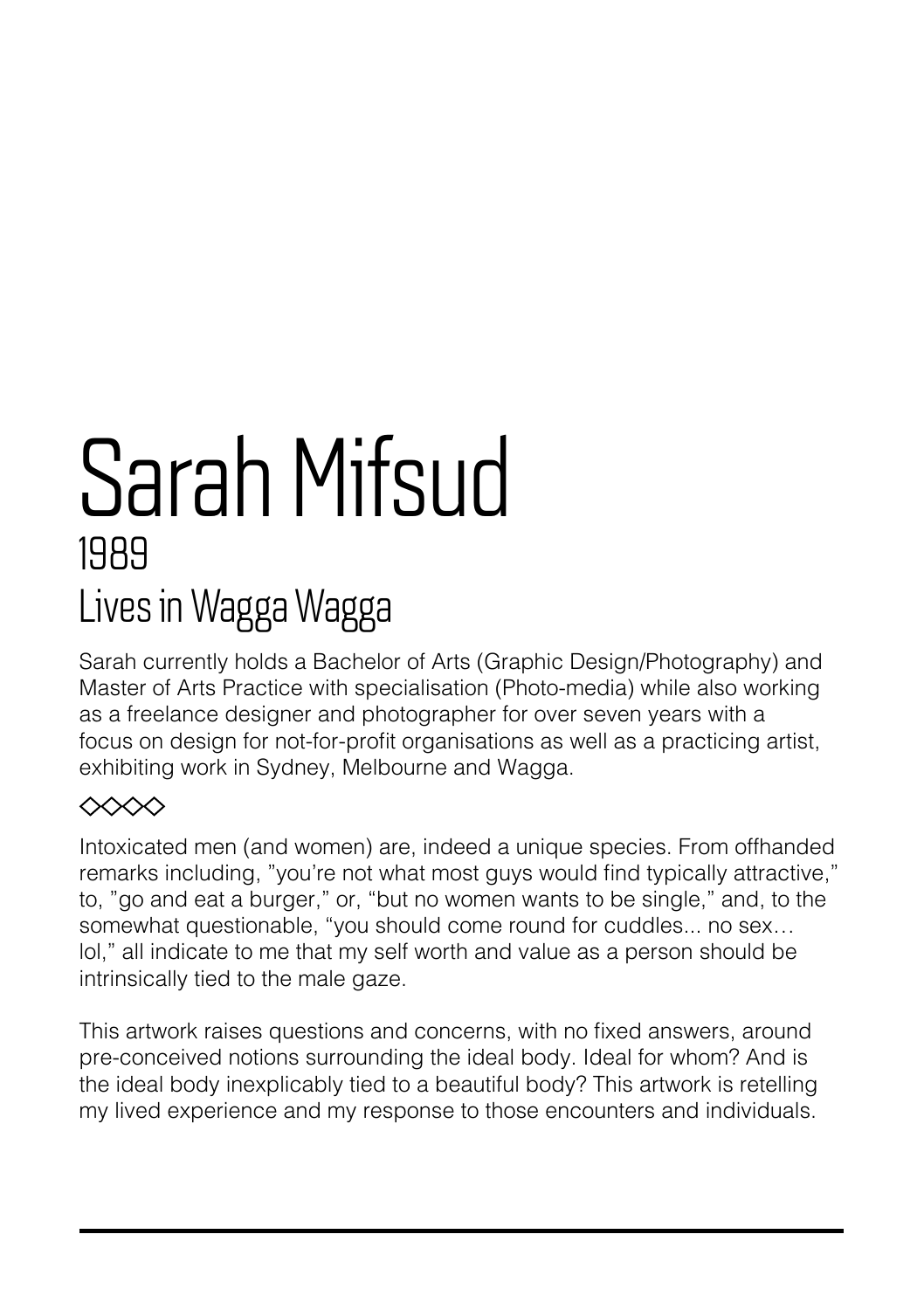

Guy Like You 2016 Photograph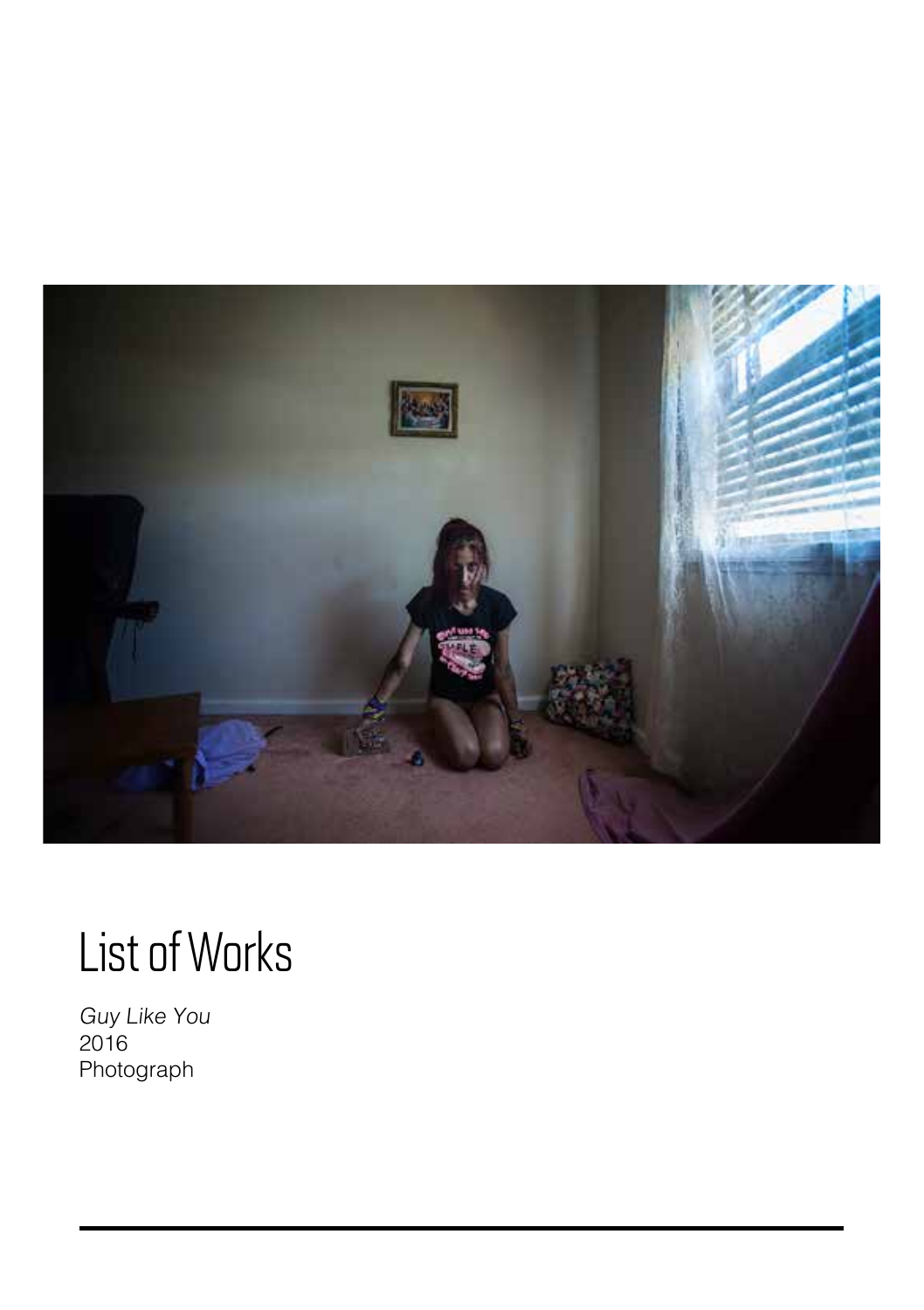## Sarah McEwan 1979 Lives in Birrego

Sarah McEwan is an artist and musician. Sarah's artworks are informed by new materialism and feminist concepts and often incorporate painting, drawing, video, installation and textiles. Sarah creates music under the pseudonym Her Riot; an 'anti-band' creating gallery installations rather than performing live gigs.

Sarah is the Creative Producer of The Cad Factory; an artist led organisation creating an international program of new, immersive and experimental work guided by authentic exchange, ethical principles, people and place.

#### $\diamond\!\!\!\!\diamond\!\!\!\!\diamond\!\!\!\!\diamond\!\!\!\!\diamond\!\!\!\!\diamond$

2133 (I'll be dead and gone) is inspired by the World Economic Forum's latest statistic that gender equality will be a reality by the year 2133. Each red cross symbolises one year that we will have to wait until this day. I will be dead in 117 years, and the figure represents this fact by the knotting and tying off of my material thoughts. The formal qualities of this artwork are referencing new materialist interpretations by art critic and curator Amelia Jones and her concept of the artists' labouring body. These concepts intra-act with the weighted history of female representation by exploring how to depict a female body without using traditional modes of external bodily signifiers, such as the face.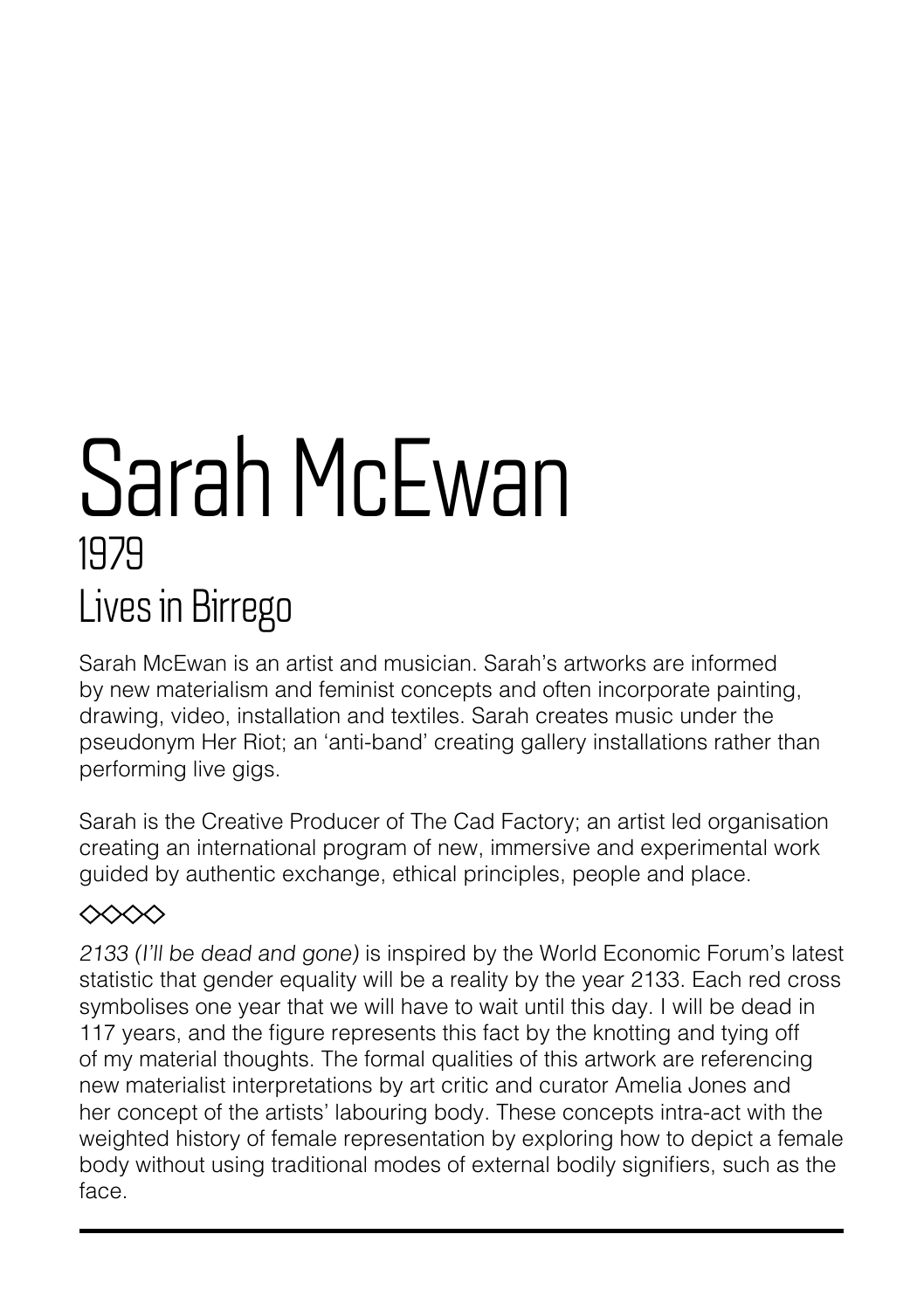

2133 (I'll be dead and gone) 2016 Fabric, acrylic paint, vinly, MDF, wood